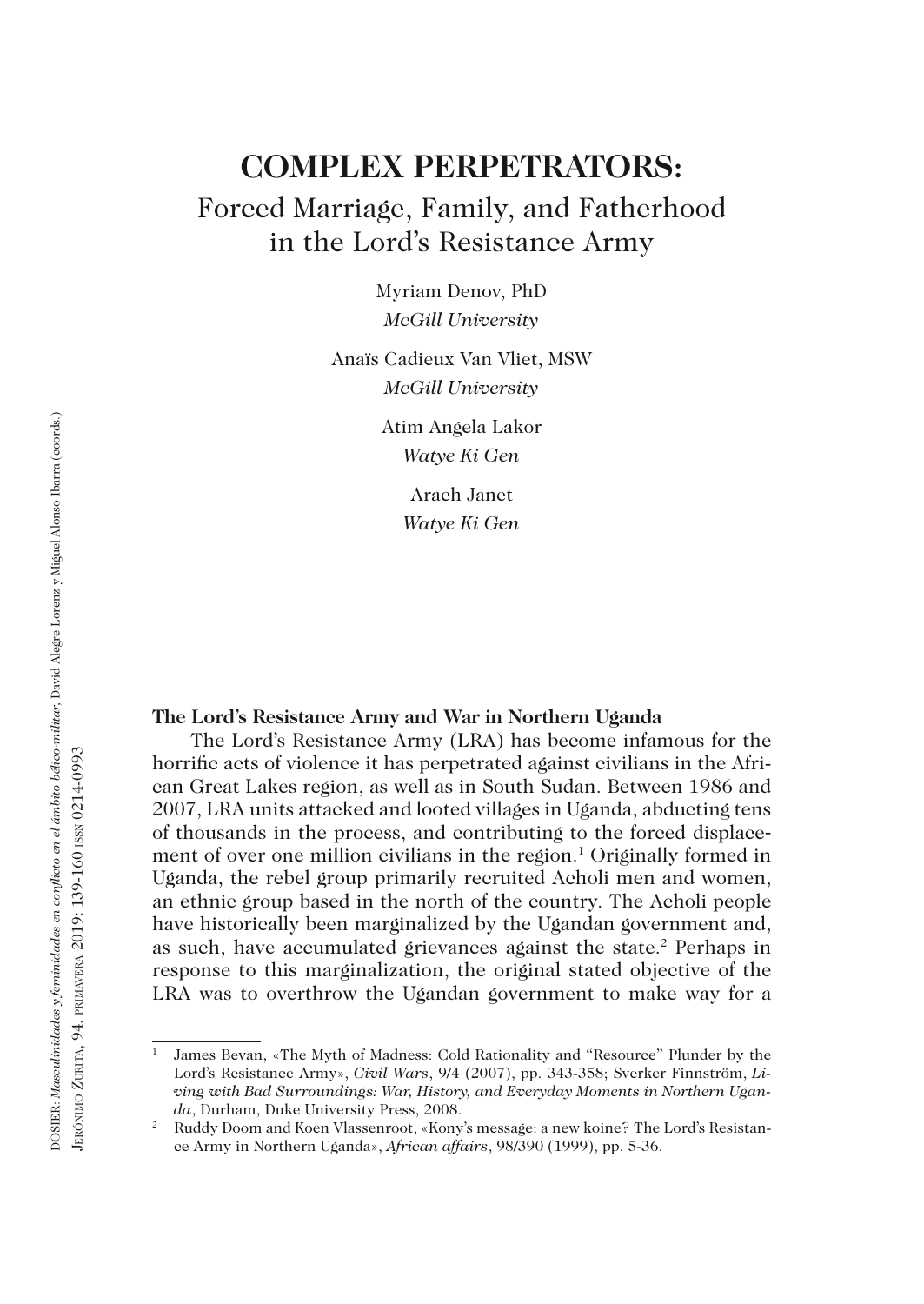new, Acholi-led political order. However, over time, the LRA came to terrorize the very Acholi communities it claimed to be fighting for.

Undoubtedly, the emergence of the LRA is multifactorial. Nevertheless, the historical and ongoing disenfranchising of northern Ugandans has been identified as key to understanding the existence and aims of this group. More precisely, the exclusion of northern communities from political and economic power is rooted in Uganda's English colonial rule, but continues to impact the region today.3 The focus by colonial powers on developing the south, namely its infrastructure, to maximize resource extraction abilities, left northern Uganda at the periphery of economic and political power. This allowed for the accumulation of grievances by northern Ugandans against the state. In addition, the mass recruitment of Acholi men into military forces during this period, largely shaped Acholi-identity, by ascribing the performance of Acholi masculinity in large part to roles of protection and provision, especially soldiering.4 The mounting frustrations against the government, combined with specific historical events, led to the formation of various rebel groups in the 1980's, including the LRA.

In the 1980's, Uganda experienced a wave of political upheavals marked by a succession of dictatorships and military coups. The mobilization of the LRA is closely associated with these events. More precisely, in 1986, Tito Okello took power by force and assumed the presidency, in the midst of ongoing political turmoil. A northerner, president Okello's Ugandan National Liberation Army (UNLA) was mostly staffed with northerners, and received popular support from Acholi communities. Okello's ascension to the presidency was particularly significant given the long-term exclusion of northerners from state power. However, within the same year, Okello was himself deposed in a coup.5 As a result of the coup led by Yoweri Museveni, the UNLA fled to the north of the country, fearing retribution. Indeed, Museveni's army pursued the UNLA to the north, significantly impacting civilian security in the process. As a result of this insecurity, a number of armed factions emerged in northern Uganda in the late 1980's, made up of demobilized UNLA soldiers and northerner civilians alike, attempting to defend their lands and air grievances against Museveni's regime.<sup>6</sup> Ultimately, a colonial legacy of militarization and under-development of the north, political instability marked by a succession of coups and

<sup>&</sup>lt;sup>3</sup> Chris Dolan, *Social torture: the case of northern Uganda*, 1986-2006, New York, Berghahn Books, 2009.

<sup>4</sup> Ruddy Doom and Koen Vlassenroot, «Kony's message», *op. cit.*, pp. 5-36; Frank van Acker, «Uganda and the Lord's Resistance Army: The New Order No One Ordered», *African Affairs,* 103/412 (2004), pp. 335-357.

<sup>5</sup> Ruddy Doom and Koen Vlassenroot, «Kony's message», *op. cit.*, pp. 5-36. 6 Frank van Acker, «Uganda and the LRA», *op. cit.*, pp. 335-357.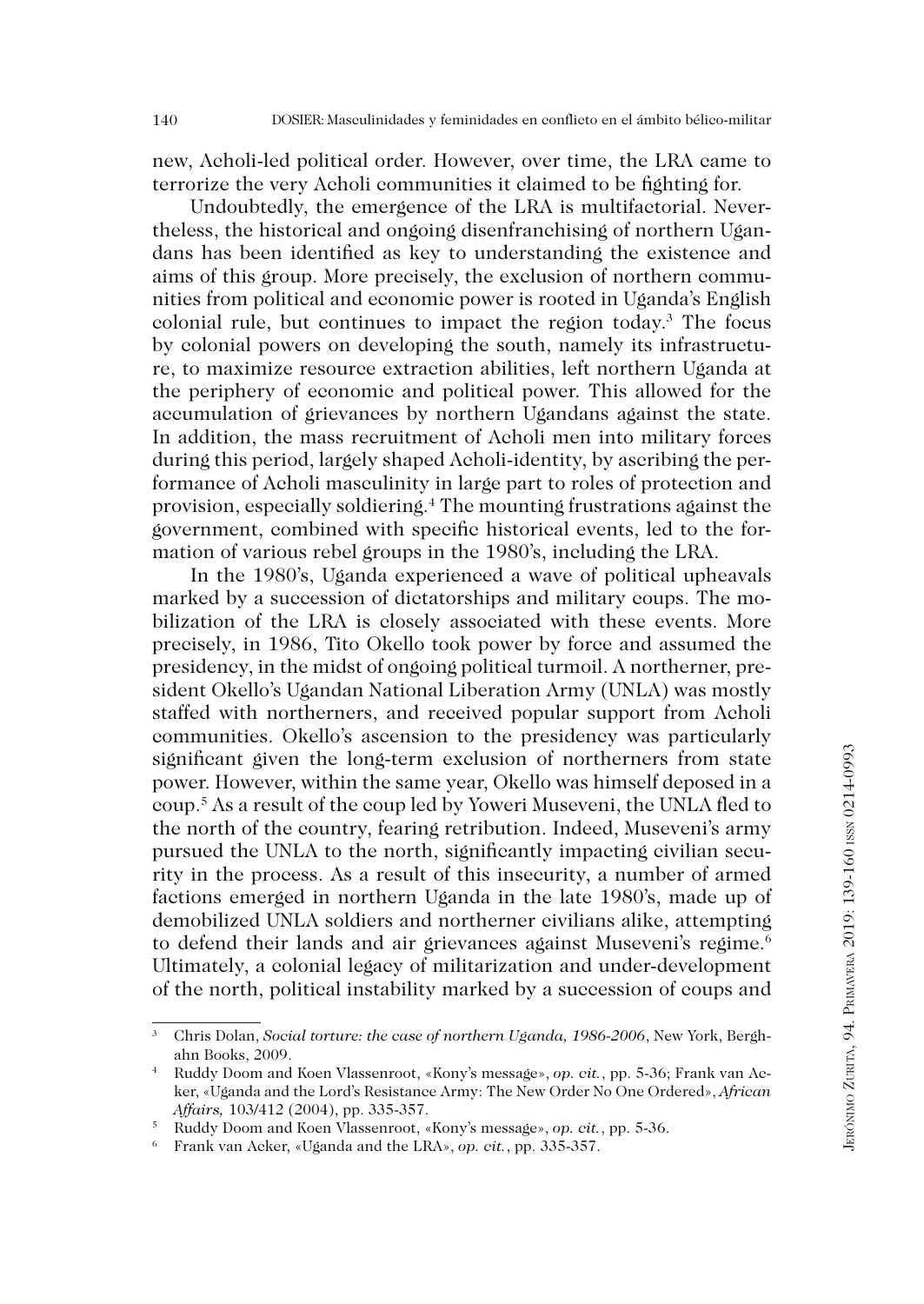141 COMPLEX PERPETRATORS | Myriam Denov, Anaïs C. Van Vliet, Atim Angela, Arach Janet

more direct threats to civilians, triggered the emergence of various armed groups in northern Uganda in the 1980's.

In particular, Alice Auma, led the Holy Spirit Army (HSM), between 1986 and 1987. Considered a mystic by her followers, Alice Auma, or «Lakwena» («the messenger» in Luo) employed a religious doctrine, combining Christian and traditional beliefs. Originally a peaceful group, the HSM gained popularity by appealing to the shared cultural symbols and spiritual beliefs of disenfranchised Acholi people, providing cleansing and healing rituals. Over time, however, the HSM's goal shifted towards armed struggle, in response to attacks by Museveni's National Resistance Army (NRA). In recruiting members to engage in armed struggle, Lakwena then claimed that spiritually pure, ritualistically cleansed HSM members, would be made impervious to bullets and other attacks. Following a surprising number of successful attacks against the NRA, the HSM dissolved in 1987, after a failed attack on Kampala (the seat of government). The doctrinal foundations laid by Alice Lakwena, combined with the dissolution of the HSM, allowed for Joseph Kony, a rumored cousin of Alice Auma, to recruit demobilized HSM and UNLA members into what would become the Lord's Resistance Army (LRA).<sup>7</sup>

Often described as a cult personality, Joseph Kony, similar to Alice Auma, is seen as a «Lakwena» and mystic, who communicates directly with spirits and shares these messages with members of the rebel group. The LRA's religious doctrine closely resembles the HSM's. However, while maintaining similar rules, such as a strict adherence to the Christian «10 commandments», the LRA's doctrine quickly became the basis for ordering acts of brutality against «impure» civilian Acholi. Any civilians who did not fully support the LRA were positioned as «traitors» to the cause (of building a spiritually pure, «new Acholi» nation). Through this rhetoric, civilian Acholis became «the enemy» in need of cleansing, and proxy for oppressive government forces. As such, the LRA waged war in the Acholi districts of Uganda, maiming civilians suspected of collaborating with the government's armed forces.8 Joseph Kony communicated the spirits' messages to the LRA members, expecting obedience for all orders, including orders to abduct young boys and girls from surrounding communities.

In addition to the brutal acts committed by the LRA against civilians, extreme coercion and violence were also rampant within the armed group. Composed largely of abducted youth, LRA commanders

<sup>7</sup> Erin Baines, «Forced Marriage as a Political Project: Sexual Rules and Relations in the Lord's Resistance Army», *Journal of Peace Research*, 51/3 (2014), pp. 405-417.

<sup>8</sup> Chris Dolan, *Social Torture*, *op. cit.*; Ruddy Doom and Koen Vlassenroot, «Kony's message», *op. cit.*, pp. 5-36.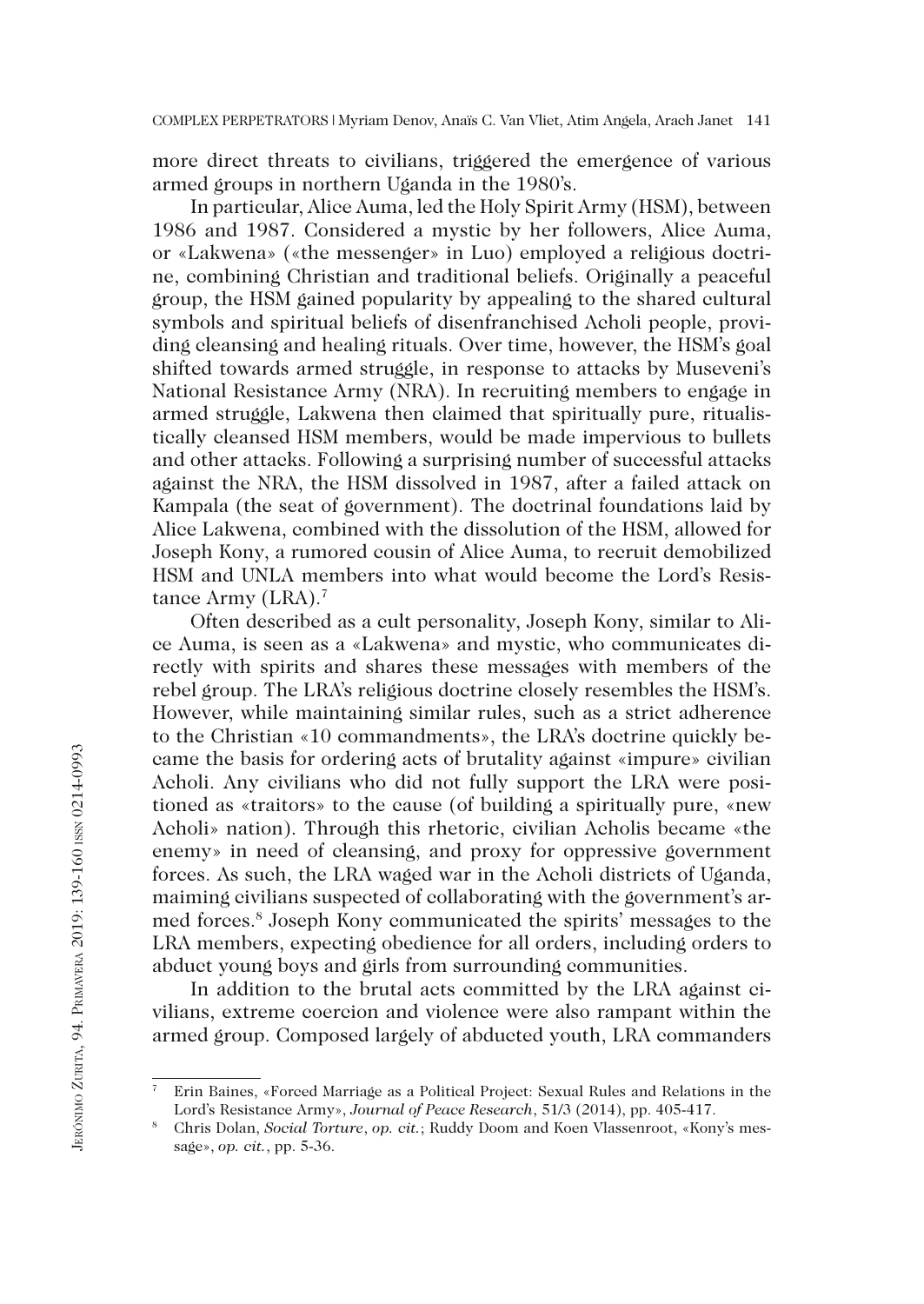exercised near absolute control over the group's membership, through a military ranking system, with Joseph Kony as supreme leader. This ranking system facilitated the administration of rewards but also brutal punishments, including beatings, torture, and killings for contravening any of Kony's orders. Further legitimizing these practices, the LRA implemented religious rituals, and strict regulations for LRA members. This included rigid control over sexuality and gendered relations. Anyone caught resisting and contravening established rules, attempting to escape, or simply engaging in unsanctioned relationships were thus harshly punished, or even killed.<sup>9</sup>

The LRA is no longer active in northern Uganda, and was forced to retreat due to various peace talks and military operations, which have significantly deflated its numbers. However, at the time of writing, the LRA remains active in South Sudan, Democratic Republic of the Congo (DRC) and the Central African Republic.10

## **Forced marriage in the LRA**

In their battle against the Government of Uganda, the LRA abducted between 60,000 and 80,000 children into armed conflict.<sup>11</sup> Children were preferred for several reasons: it was thought that they would not know the area well enough to escape, they would be easier to indoctrinate than adults, and that it was an efficient tactic to terrorize families and communities.12 While all children were potential targets, the abduction, forced marriage, and forced impregnation of women and girls featured prominently in the LRA's modus operandi.<sup>13</sup> Women and girls taken by the LRA were involved in multiple roles and tasks as porters, combatants, and cooks.14 Moreover, as a critical part of his military and ideological operations, Joseph Kony organized and implemented a forced wife system.15 Girls –with a preference for tho-

<sup>9</sup> Chris Dolan, *Social Torture, op. cit.*

<sup>&</sup>lt;sup>10</sup> Omer Aijazi and Erin Baines, «Relationality, Culpability and Consent in Wartime: Men's Experiences of Forced Marriage», *International Journal of Transitional Justice*, 11/3 (2017), pp. 463-483.

<sup>11</sup> Fiona Shanahan and Angela Veale, «How mothers mediate the social integration of their children conceived of forced marriage within the Lord's Resistance Army», *Child abuse & neglect*, 51 (2016), pp. 72-86.

<sup>12</sup> Myriam Denov and Atim Angela Lakor, «Post-War Stigma, Violence and "Kony Children": The Responsibility to Protect Children Born in Lord's Resistance Army Captivity in Northern Uganda», *Global Responsibility to Protect*, 10/1-2 (2018), pp. 217-238.

<sup>13</sup> *Ibidem*, pp. 217-238.

<sup>14</sup> Angela Veale, Susan McKay, Miranda Worthen, and Michael G. Wessells, «Participation as principle and tool in social reintegration: Young mothers formerly associated with armed groups in Sierra Leone, Liberia, and Northern Uganda», *Journal of Aggression, Maltreatment & Trauma*, 22/8 (2013), pp. 829-848.

<sup>15</sup> Khristopher Carlson and Dyan Mazurana, *Forced Marriage within the Lord's Resistance Army, Uganda*, Somerville, Feinstein International Center, 2008.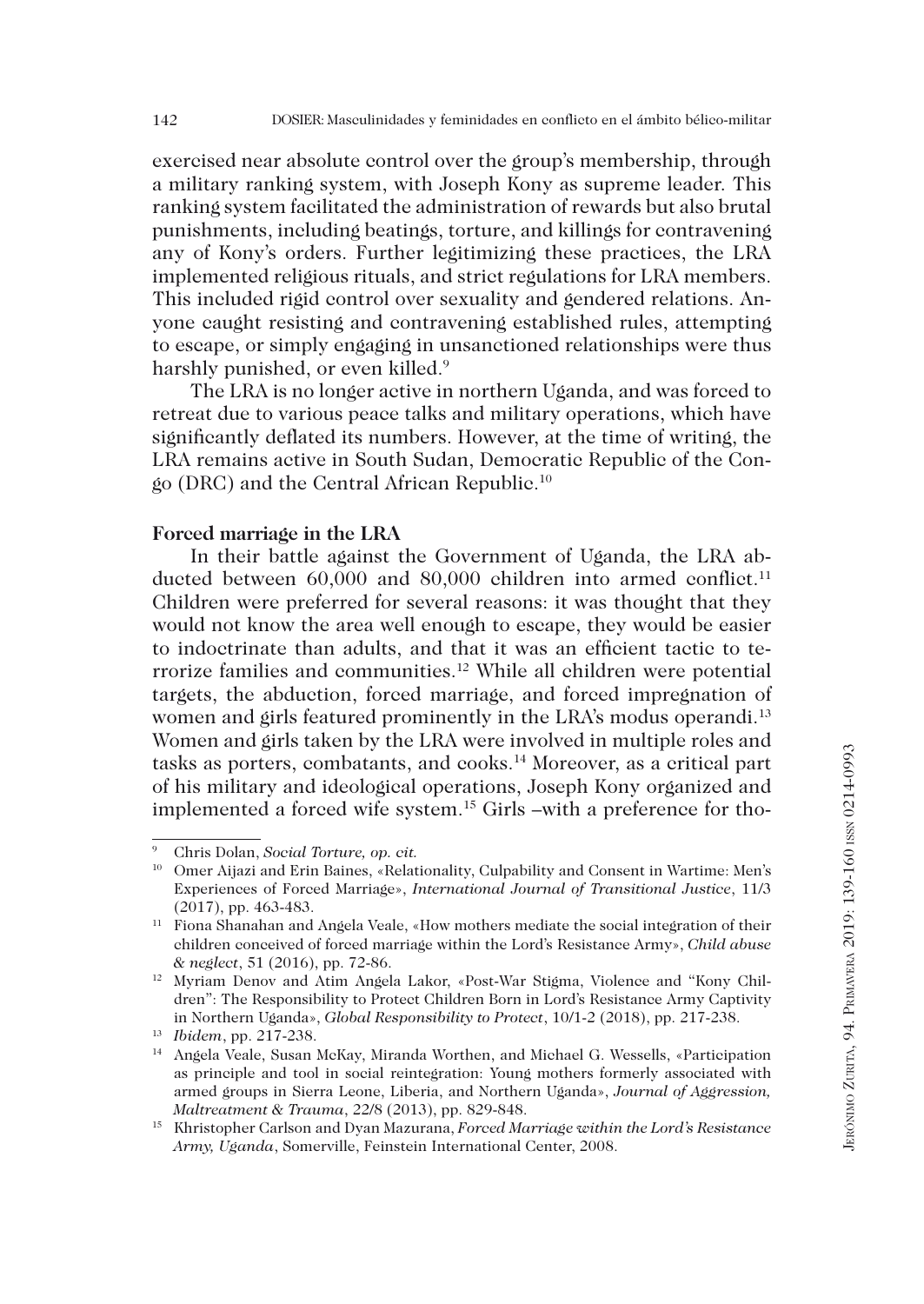143 COMPLEX PERPETRATORS | Myriam Denov, Anaïs C. Van Vliet, Atim Angela, Arach Janet

se aged 12-13– were captured and given to commander «husbands».<sup>16</sup> The «wives» became the exclusive property of the commanders: these girls were required to obey any and every command and to never refuse their «husbands» sexual services. It is generally reported that high ranking members of the LRA would determine when men and women were ready to be «married».17 While research has shown that most women had little choice in the matter,<sup>18</sup> men's experiences with the process appears more varied. Men perpetrated brutal acts of violence, including forced marriage, and sexual violence.19 However, some men were also forced to accept the wives assigned to them, whereas some may have had a choice in the matter,<sup>20</sup> highlighting the complexity of their realities and experiences within the LRA. The use of sexual violence or forced marriage as a strategy of war is in no way unique to the northern Ugandan context. Traced back to the eleventh century and continuing through the most recent wars, conflict-related sexual violence has been documented during World Wars I and II, the Vietnam War, and the conflicts in northern Uganda, Bosnia-Herzegovina, Timor Leste, Colombia, and Rwanda, to name a few.<sup>21</sup> Nevertheless, there is limited inquiry into the experiences of men within armed groups as it relates to these forms of violence.

# **Portrayals of Men Formerly in the LRA: Dichotomous Narratives and Invisibility**

For the most part, research on the LRA has explored its historical foundations and political aims, $2$ <sup>2</sup> the experiences of children abducted and made to participate in armed conflict, $2<sup>3</sup>$  the perspectives of

<sup>16</sup> Myriam Denov and Atim Angela Lakor, «The Responsibility to Protect», *op. cit.*, pp. 217- 238.

<sup>17</sup> Omer Aijazi and Erin Baines, «Relationality, Culpability and Consent in Wartime», *op. cit.*, pp. 463-483.

<sup>18</sup> Myriam Denov, Amber Green, Atim Angela Lakor, and Janet Arach, «Mothering in the Aftermath of Forced Marriage and Wartime Rape: The Complexities of Motherhood in Postwar Northern Uganda», *Journal of the Motherhood Initiative for Research and Community Involvement*, 9/1 (2018), pp. 158-176.

<sup>19</sup> Omer Aijazi and Erin Baines, «Relationality, Culpability and Consent in Wartime», *op. cit.*, pp. 463-483

<sup>20</sup> *Ibidem*, pp. 463-483.

<sup>&</sup>lt;sup>21</sup> Myriam Denov, «Children born of wartime rape: The intergenerational complexities of sexual violence and abuse», *Ethics, Medicine and Public Health*, 11 (2015), pp. 61-68

<sup>22</sup> James Bevan, «The Myth of Madness», *op. cit.*, pp. 343-358; Ruddy Doom and Koen Vlassenroot, «Kony's message», *op. cit.*, pp. 5-36; Frank van Acker, «Uganda and the LRA», *op. cit.*, pp. 335-357; Chris Dolan, *Social Torture*, *op. cit.*; Phuong N. Pham, Patrick Vinck, and Eric Stover, «The Lord's Resistance Army and forced conscription in northern Uganda», *Human Rights Quarterly*, 30/404 (2008).

<sup>23</sup> Sofie Vindevogel et al., «Forced conscription of children during armed conflict: Experiences of former child soldiers in northern Uganda», *Child Abuse & Neglect*, 35/7 (2011), pp. 551-562; Angela Veale and Aki Stavrou: «Violence, reconciliation and iden-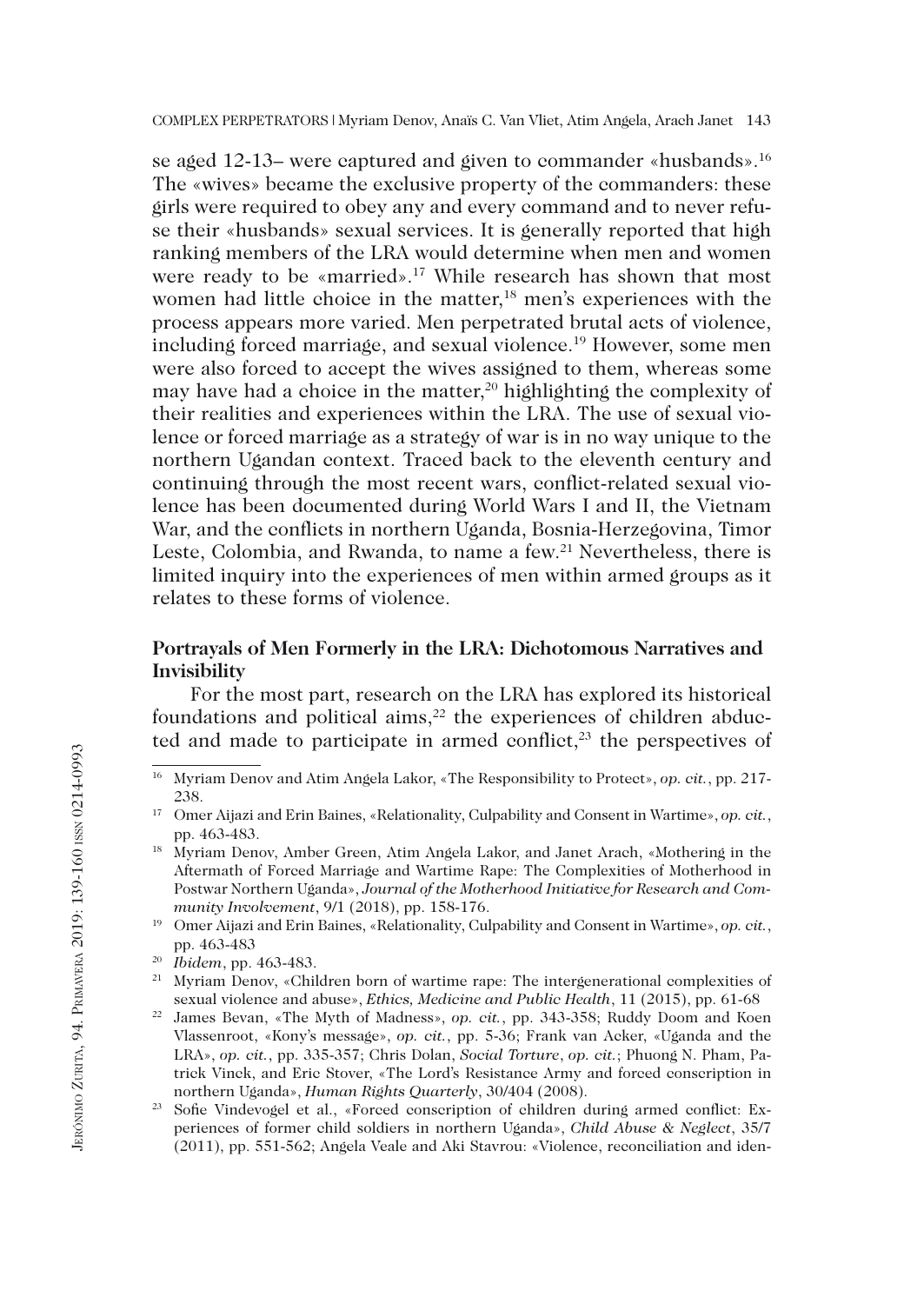women who were forcibly married in the LRA,<sup>24</sup> and implications for post-conflict reconstruction.25 More recently, the International Criminal Court's indictment of Dominic Ongwen, a top commander of the LRA, has sparked important conversations on the legal system's adequacy in holding accountable those abducted into armed groups, who are now accused of orchestrating war crimes and crimes against humanity.<sup>26</sup> However, very little has been written on the experiences of boys who were abducted into the LRA and grew up within the ranks, alongside their views on forced marriage. Aijazi and Baines contend that «rights-based approaches to forced marriage in wartime, document forms of harm women experience to the exclusion of men's experiences».27 These authors highlight how the dearth of literature on men's experiences has tended to foster a largely dichotomous narrative of LRA women and girls as «passive victims» and LRA men and boys as «agentive perpetrators». Yet the aggregation of literature on men and women who were abducted, indoctrinated and forced to participate in the LRA, suggests a more complex dynamic. In addition to their experiences of forced marriage, women and girls took part in hostilities, and were involved in acts of brutality against other LRA members and civilians, often for survival and self-preservation.28 Yet research has also suggested that men who have exited the LRA often identify coercion and torture as the basis for their

tity: The reintegration of Lord's Resistance Army child abductees in Northern Uganda», *Institute for Security Studies Monographs*, 2003/92 (2003), p. 69; Peter Eichstaedt, *First kill your family: Child soldiers of Uganda and the Lord's Resistance Army*, Chicago, Chicago Review Press, 2009.

<sup>24</sup> Myriam Denov, Amber Green, Atim Angela Lakor, Janet Arach, «Mothering in the Aftermath of Force Marriage and Wartime Rape: The Complexities of Motherhood in Post-war northern Uganda», *Journal of the Motherhood Initiative,* 9/1 (2018), pp. 156-174; Erin Baines, *Buried in the heart: Women, complex victimhood and the war in northern Uganda*, Cambridge, Cambridge University Press, 2017; Jeannie Annan, Moriah Brier, and Filder Aryemo, «From "rebel" to "returnee" daily life and reintegration for young soldiers in Northern Uganda», *Journal of adolescent research,* 24/6 (2009), pp. 639-667.

<sup>25</sup> Ilse Derluyn, Eric Broekaert, Gilberte Schuyten, and Els De Temmerman, «Post-traumatic stress in former Ugandan child soldiers», *The Lancet*, 363/9412 (2004), pp. 861-863; Jeannie Annan, Christopher Blattman, Dyan Mazurana, and Khristopher Carlson, «Civil war, reintegration, and gender in Northern Uganda», *Journal of conflict resolution*, 55/6 (2011), pp. 877-908.

<sup>26</sup> Erin K. Baines, «Complex political perpetrators: reflections on Dominic Ongwen», *The Journal of Modern African Studies*, 47/2 (2009), pp. 163-191; Adam Branch, «Dominic Ongwen on Trial: The ICC's African Dilemmas», *International Journal of Transitional Justice*, 11/1 (2016), pp. 30-49; Mark Drumbl, «Victims Who Victimize: Transcending International Criminal Law's Binaries», *Washington and Lee Legal Studies Paper*, 2016/2 (2016).

<sup>27</sup> Omer Aijazi and Erin Baines, «Relationality, Culpability and Consent in Wartime», *op. cit.*, pp. 463-483, for the quotation p. 463.

<sup>28</sup> *Ibidem*; Jeannie Annan, Moriah Brier, and Filder Aryemo, «From "rebel" to "returnee"», *op. cit.*; Erin K. Baines, «Complex political perpetrators», *op. cit.*; Sophie Kramer, «Forced marriage and the absence of gang rape: Explaining sexual violence by the Lord's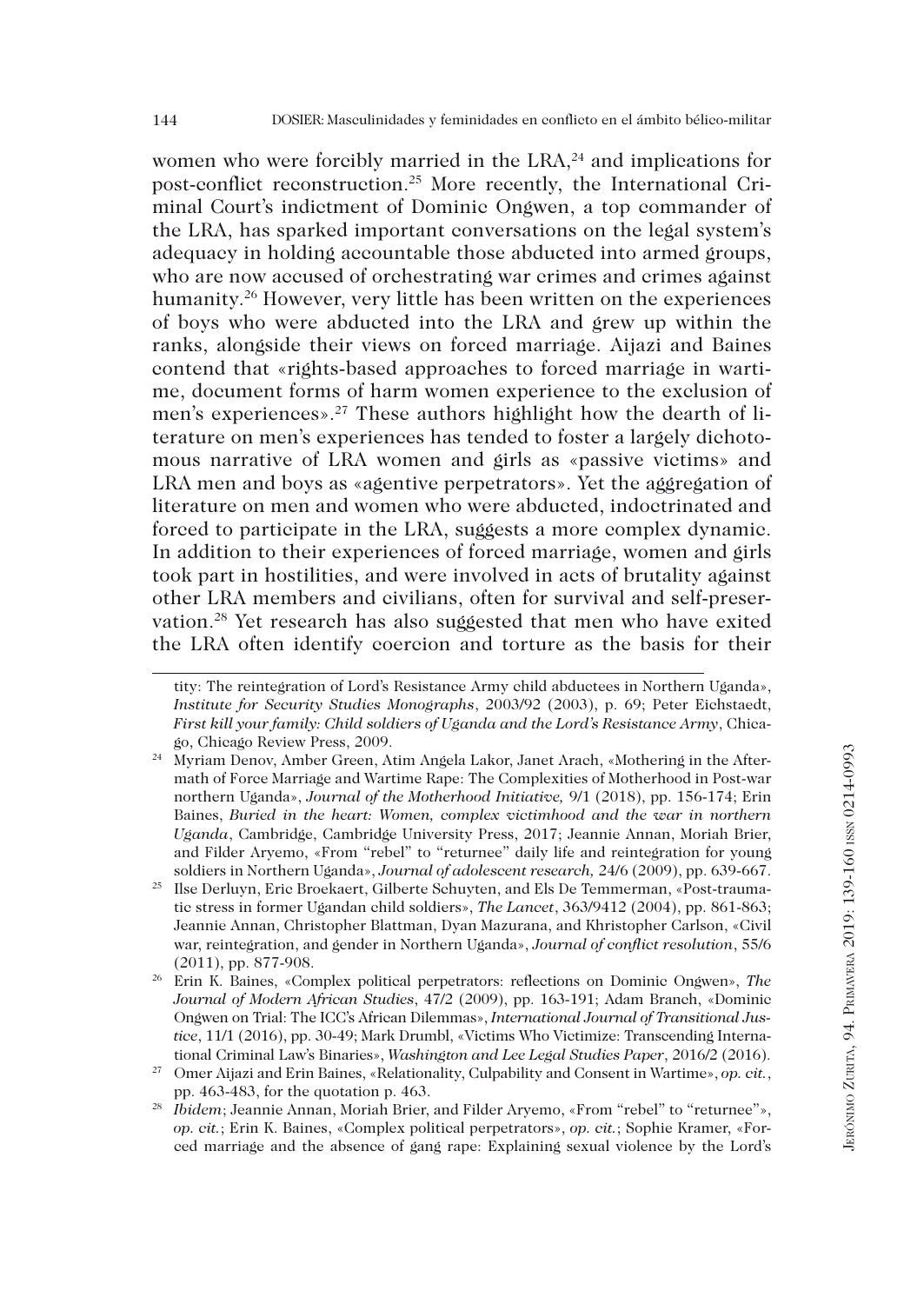actions within the armed group.<sup>29</sup> As Drumbl poignantly captures, men who had been abducted by the LRA, often as children, could rise through the ranks, and come to orchestrate abductions, pillaging and forced marriage –the very forms of violence they themselves had been subjected to, and continued to be victims of -.<sup>30</sup>

To better understand the experiences of men in the LRA, this paper draws on interviews with 20 men formerly abducted into the LRA who rose within the ranks, and fathered children conceived within forced marriages. Following a discussion of the methodology, the paper explores former male LRA members' perspectives on forced marriage, family, and fatherhood within the LRA. We highlight the ways in which the complexity of participants' position as captives, but also high-ranking members of the LRA, is central in understanding their agency as fathers, husbands, victims and perpetrators. We conclude with a discussion on the dangers of the single script or story regarding acts of violence, illustrating how participants reported being abductees, forced husbands, self-identified as caring fathers, but had also perpetrated acts of violence. We emphasize how all these stories can be simultaneously true. Indeed, exploring men's realities within the LRA, particularly with regards to forced marriage and fatherhood can help to unravel and gain a deeper grasp of the complexity of war. An overarching goal is to multiply and «complexify» the accounts available on forced marriage. Our intention is in no way to diminish the immense suffering of women and girls who were subjected to forced marriage.31 Instead, we hope to draw attention to the complexity of men's experiences in relation to forced marriage, highlighting their realities as perpetrators, victims, fathers, and husbands.

## **Methodology**

Funded by the Pierre Elliott Trudeau Foundation, this research was a collaboration of the authors, who are researchers at McGill University and *Watye Ki Gen* («We Have Hope»), a local community-based organization of women formerly abducted into the LRA, based in Gulu, Uganda. *Watye Ki Gen* works for the rights and the welfare of children

Resistance Army in Northern Uganda», *The Journal of Politics and Society*, 23/1 (2012), *op. cit.*, pp. 11-49.<br><sup>29</sup> Chris Dolan, «Victims who are Men», in F. Ni Aolain, N. Cahn, D.F. Haynes, N. Val-

ji (eds.), *Oxford Handbook of Gender and Conflict*, Oxford, Oxford University Press, 2017; Mark Drumbl, «Victims Who Victimize», *op. cit.*; Angela Veale and Aki Stavrou, «Violence, reconciliation and identity», *op. cit.*, p. 69.

<sup>30</sup> Chris Dolan, «Victims who are Men»; *op. cit.*; Mark Drumbl, «Victims Who Victimize», *op. cit.*; Angela Veale and Aki Stavrou, «Violence, reconciliation and identity», *op. cit.*, p. 69.

<sup>31</sup> See Myriam Denov et al., «Mothering in the Aftermath of Forced Marriage», *op. cit.*, pp. 158-176.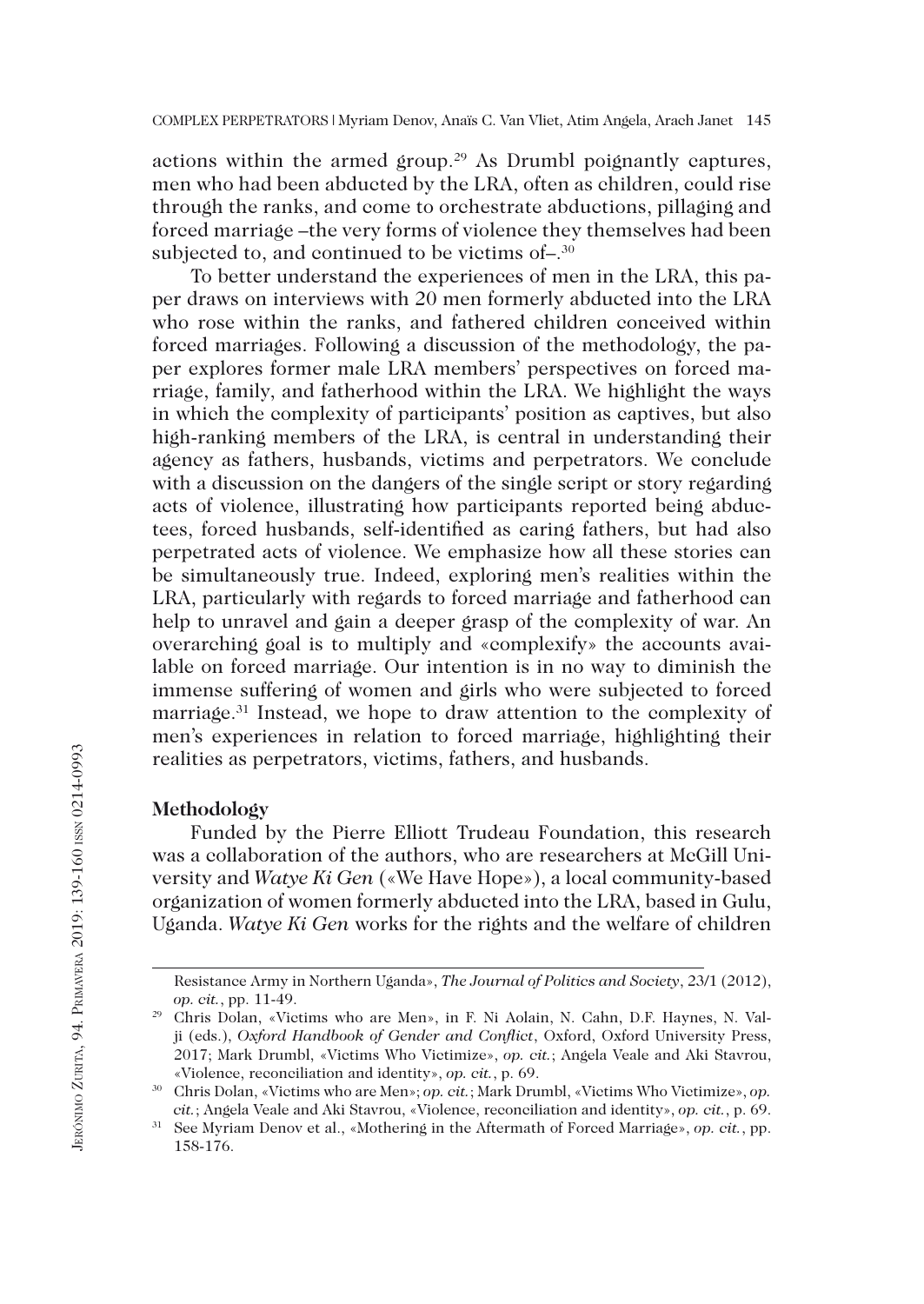born in LRA captivity. This study received ethical approval from two research ethics boards: the first from the Uganda National Council for Science and Technology/Office of the President, and the second from the Research Ethics Board of McGill University, Canada.

Data collection with a total of 20 males who were formerly in the LRA occurred between January 2017 and June 2018. Participants were identified and approached by research partners at *Watye Ki Gen*. Given their former LRA affiliation, researchers at *Watye Ki Gen* hold in-depth knowledge of the LRA's history, membership, wartime activities, and areas of operation. This enabled the research team to access potential participants and also verify their affiliation to the LRA. Participants were included in the study if they were male, had been formerly affiliated with the LRA, and fathered children who were born in captivity. Informed consent was attained from all participants.

In-depth interviews were conducted with former male LRA commanders who, at the time of interview, were aged between 29 and 67 years. These men were abducted by the LRA between the ages of 10 and 38 and spent between 6 and 24 years in captivity. During their time in the LRA, these men fathered between 1 and 11 children. Data were collected in the northern Ugandan districts of Gulu, Pader, Agago, Omoro, and Nwoya, representing both urban and rural contexts. Interviews explored men's perspectives on sexual violence, forced marriage, fatherhood, the LRA command structure, children born in captivity, and post-war reintegration. Interviews were conducted in Acholi and audio-recorded with permission. All data was translated and transcribed into English.

The data collected from the participants was invariably affected by their willingness to disclose sensitive information. The potential flaws of memory and self-disclosure should be taken into account when considering participants' narratives. Moreover, as a result of the small sample size, the study cannot be generalized to the realities and experiences of the broader population of former LRA members.

Data was analyzed using an iterative process involving the continual analysis of qualitative data. Transcribed interviews were studied at length and prominent and recurring themes in the data were identified and coded using N-Vivo qualitative software. This process enabled significant themes and patterns to emerge –particularly with regard to participants' views of forced marriage, and fatherhood within the LRA–. To facilitate analysis, a conceptual coding tree was created, allowing patterns and the relationship between themes to be visually mapped. The following section outlines the realities of forced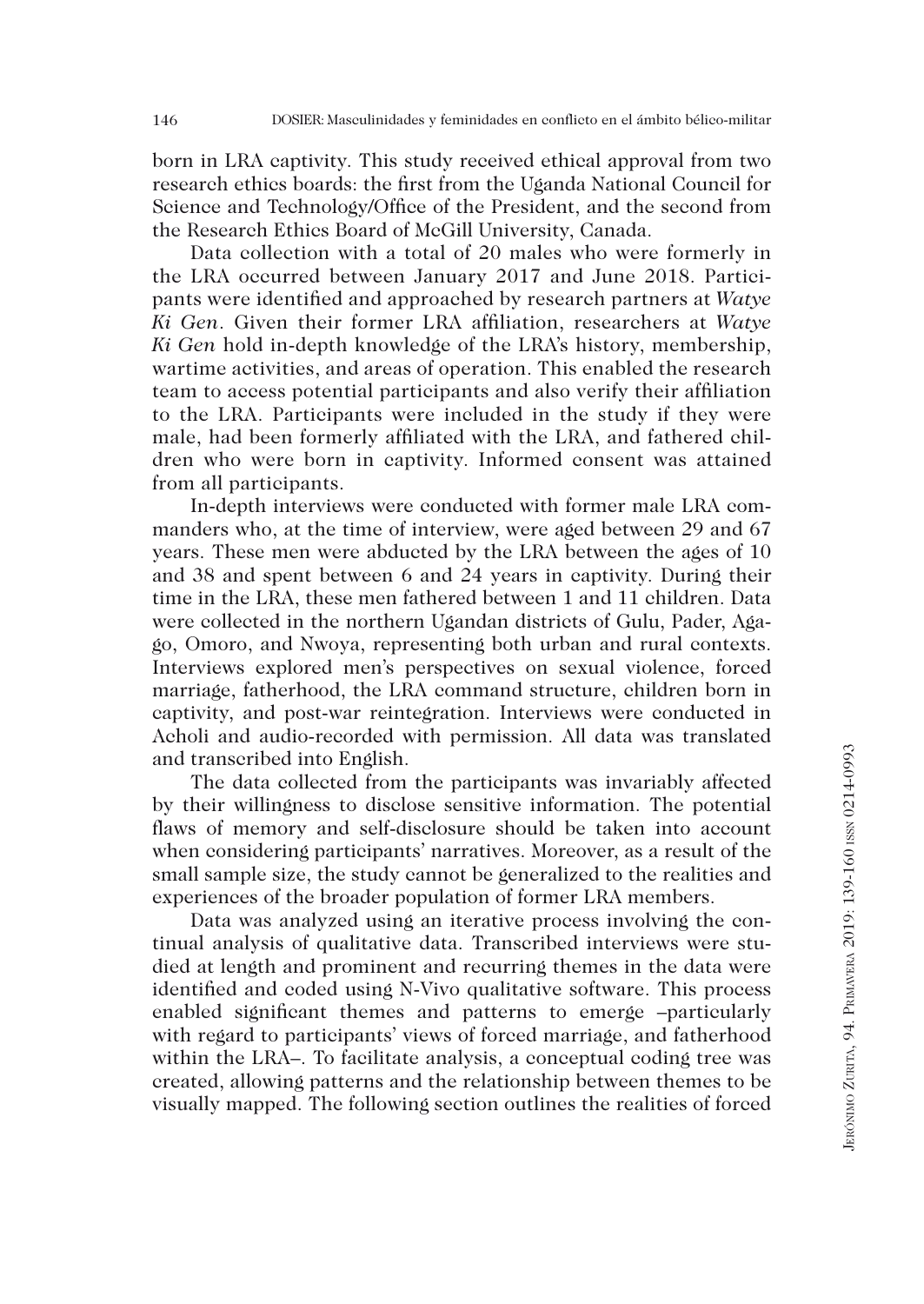marriage in the LRA, and participant's perspectives on the use of forced marriage.

## **Men's Perspectives on the Use of Forced Marriage**

Within the LRA, forced marriage has been described as a strategy towards ensuring abductee compliance to the armed group and to prevent escape.32 Research on the experiences and perspectives of girls and women who experienced forced marriage has highlighted the widespread reality of sexual violence and subjugation by LRA «husbands». This was alongside a strict hierarchy amongst wives that further entrenched them into a violent hierarchical system of control within the LRA.<sup>33</sup> Yet, how, in the post-war period, did males formerly in the LRA understand and explain the use of forced marriage? Why, in their view, was forced marriage initiated and propagated by the LRA? What purpose did it serve? Participants in our sample reported that «marriage» in the LRA was deliberately and systematically implemented and organized from high command. According to our participants, forced marriage served several key functions: 1) to prevent civilian rape, 2) to prevent abductees from escaping, and 3) to create familial bonds and cohesion within the LRA through marriage and children. In addressing these three inter-related functions, we highlight the ways in which forced marriage was key to ensuring compliance and the overall functioning of the LRA.

## *Forced Marriage as «Preventing Civilian Rape»*

Several scholars who have studied the structure of the LRA, have claimed that the rape of civilians was forbidden.<sup>34</sup> Supporting this supposition, our participants declared that the rape of civilians was strictly forbidden within the LRA –an act punishable by severe beatings or even death–. These participants noted:

The LRA had strict rules against committing an act such as rape [against civilians]. The culprits would be punished harshly, including even executing them in a firing squad (Participant 10).

The LRA has strict rules against having forced sex […] The punishment for anyone in the LRA found to have raped a civilian was so severe. I can recall

<sup>32</sup> Erin Baines, «Forced Marriage as a Political Project», *op. cit.*, pp. 405-417; Sophie Kramer, «Forced marriage and the absence of gang rape», *op. cit.*, pp. 11-49.

<sup>33</sup> Myriam Denov and Atim Angela Lakor, «When war is better than peace: The post-conflict realities of children born of wartime rape in northern Uganda», *Child abuse & neglect*, 65 (2017), pp. 255-265; Myriam Denov and Atim Angela Lakor, «The Responsibility to Protect», *op. cit.*, pp. 217-238.

<sup>34</sup> For example, see Erin Baines, «Forced Marriage as a Political Project», *op. cit.*, pp. 405- 417; Sophie Kramer, «Forced marriage and the absence of gang rape», *op. cit.*, pp. 11-49.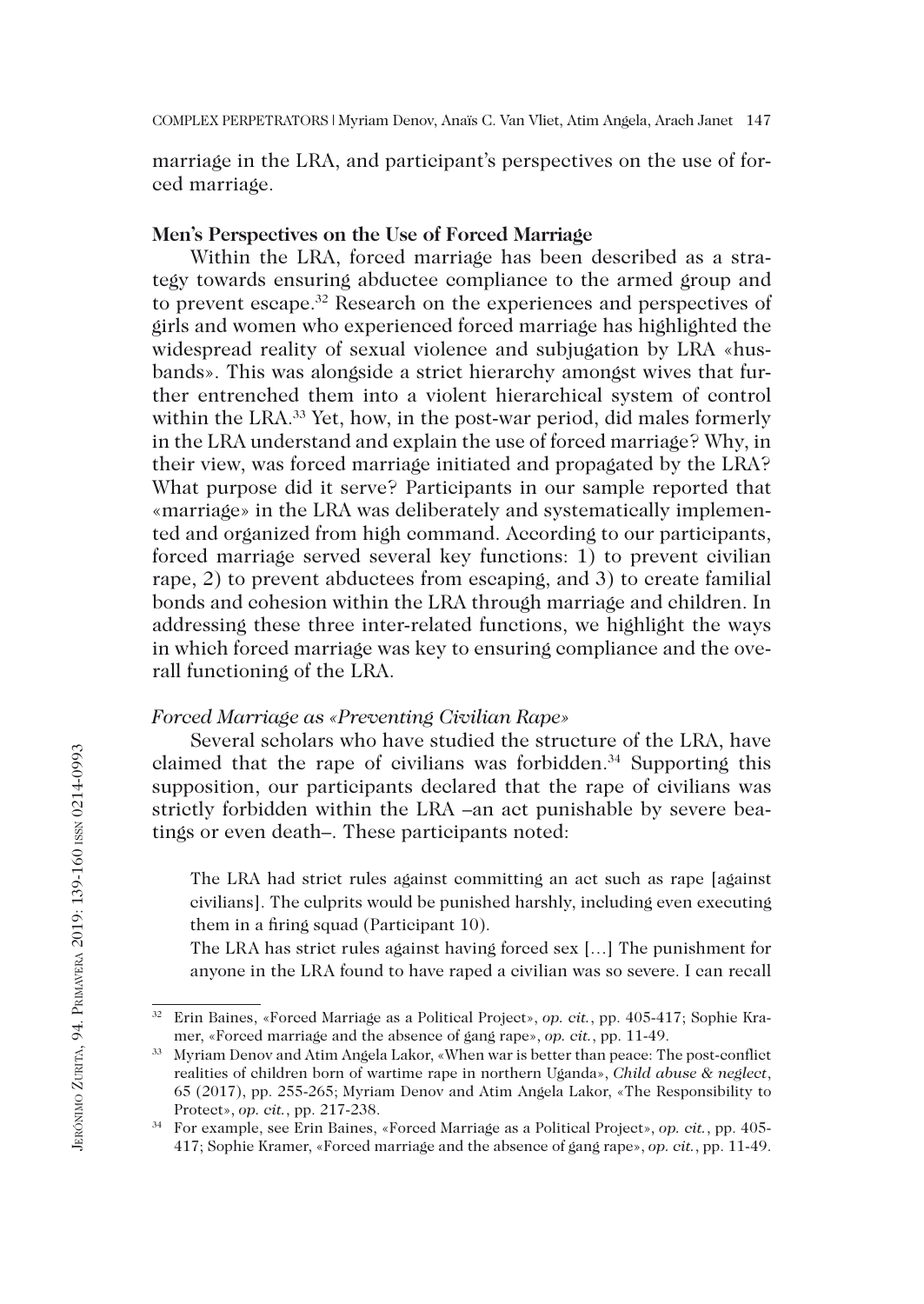one of the commanders […] he would put the girls in one place and he would begin raping them. [Kony] handed [the commander] over to the civilian population saying: «the LRA does not support rape». [Kony] went on to say: «We are fighting for you. We are God's people and so we do not encourage such bad acts». The civilians ended up beating [the commander] to death. His friend, who was his bodyguard, but was not involved in raping girls, was given 100 strokes of the cane. I personally witnessed this incident (Participant 3).

Given the reported prohibition of civilian rape, an order that apparently came from top command, participants asserted that the creation of LRA «marriages» was used as a deliberate strategy to prevent the rape of civilians:

[Why were marriages created in the LRA?] Having wives/women in the LRA would prevent the LRA from misconduct of raping the civilians when they were out on operations (Participant 12).

In addition to «preventing civilian rape», the following participants claimed that marriage served other related purposes. This included the prevention of the spread of AIDS, ensuring more «harmonious» relations among men in the LRA, and to discourage rape within the LRA itself:

[Why did the LRA want people to get «married»? What purpose did it serve?] A married woman would not be rivaled over, thus creating a «friendlier» atmosphere to men be it in military, other institution or any other group in the art of life. A free unmarried lady in a group of men would be [like a] play thing or prostituting. Prostitutes not only create a hate trade amongst men, but also spread sexually transmitted diseases [like] AIDS. The LRA did not want such situations (Participant 7).

The idea is to give you a wife who will preoccupy your mind and prevent you from making sexual advances on other people's wives […] to discourage rape. Some people –especially those without wives– are always abducting girls. For fear of raping those girls, they are given wives (Participant 14).

# *Forced Marriage to Prevent Escape*

As noted in the methodology, all our participants reported that they had been abducted by the LRA between the ages of 10 and 38 and spent between 6 and 24 years in captivity. Participants vividly recalled the experience surrounding their abduction. As this participant recounted: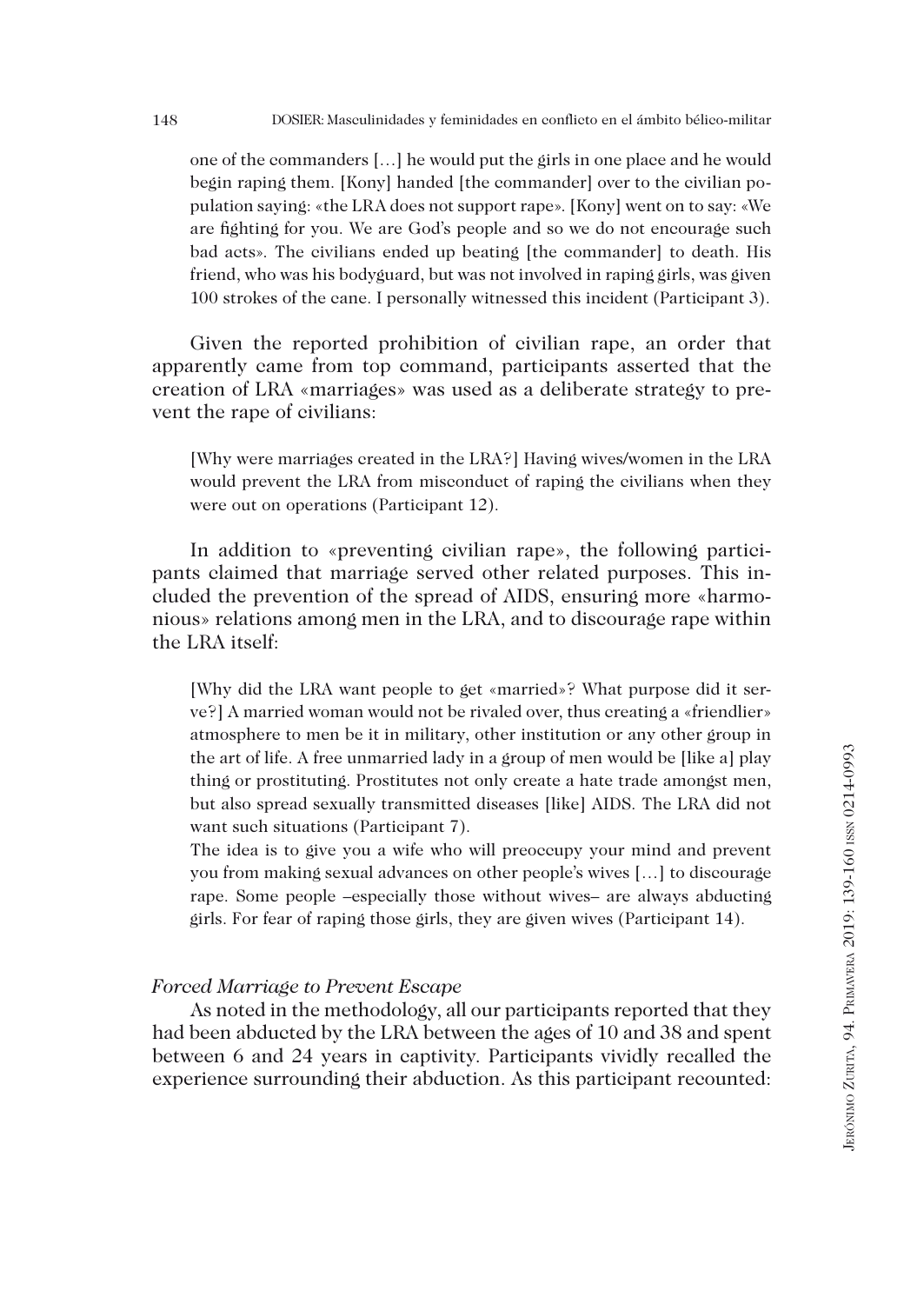I stayed in the bush for many years and during my time in the bush, I witnessed a lot. First of all, when I was newly abducted, I was told that if I dared to escape, I would be killed. I witnessed a scenario where some people who were caught escaping were brought before everyone and the newly abducted children were made to kill those who had been caught escaping. This incident created a lot of fear in us who were newly abducted about ever thinking of escaping (Participant 20).

Within the LRA, escape was reported to be a major preoccupation by those in high command. A multitude of strategies were devised, including the threat of death, to prevent abductees from escaping. Participants discussed the ways in which «marriage» was strategically created to assure compliance within the LRA. They reported that the creation of «marriages» was meant to encourage allegiance to the LRA, while simultaneously preventing escape:

The high-ranking commanders created marriages in the LRA to preoccupy the minds of the commanders so that they would not develop ideas of escaping. Marriage was also created to remove a situation where one is always worrying and thinking about home (Participant 13).

[Why did the LRA want people to be «married»? What purpose did it serve?] First of all, people stayed in the LRA for a long time. This is partly because they had wives and children. It became hard for a man with wives and children to think of escaping back home (Participant 14).

It was hard to escape with all your family members without being caught. I think that is one aspect that Kony looked into, to allow marriage in LRA. For example, I kept rejecting the girls given to me up to an extent where I was being accused as having a plan to escape from the LRA. Kony was wise to think of allowing marriage in the LRA. I had this thought that in case I got a wife and then she got a chance of escaping from the LRA leaving me behind, I would not find her still waiting for me [once I returned from the bush]. Or if I escaped and left her behind, she would blame me for having abandoned her in the bush. That was partly the reason as to why I kept rejecting the girls given to me. It reached a point where I accepted a girl I was given for a wife. And indeed, what I had thought earlier came to pass. My wife escaped before me, and gave birth from home (Participant 14).

# *The Creation of Families, Lakwena's Prophecy, and Children Born in LRA Captivity*

In addition to preventing escape, forced marriage appeared to serve other purposes. According to participants, the creation of marriages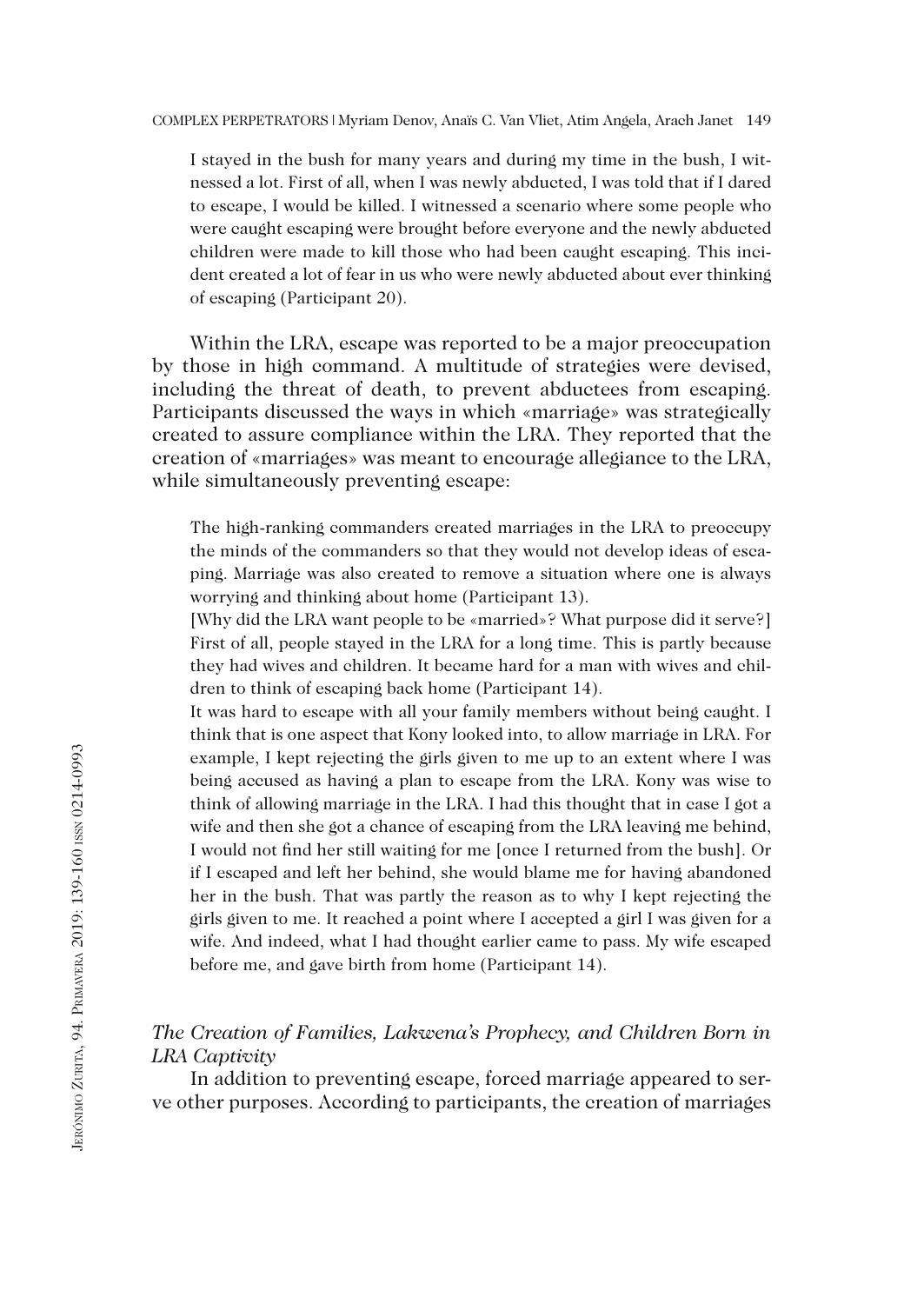within the armed group also sought to increase the ties and bonds linking abductees to the LRA:

I saw this idea of allowing «marriage» in the LRA as a way Joseph Kony could tie people to the LRA (Participant 14).

While evidence has indicated that marriages in the LRA were forced, our participants nonetheless conceptualized their «marriages» as important unions, and ultimately, as «family». These participants noted:

Yes, I considered us a family. But given the circumstances that we were in, we did not know what the next day would hold for us (Participant 17).

God only gives you a gift of a family once. To me the gift of family was Godgiven. My family is my beginning and my end. I strived hard to ensure that I took good care of my [LRA] family (Participant 4).

I considered myself a family in the bush because, first of all, my wife and I had a mutual understanding to enter the relationship which she consented to. Also, the fact that we had children between us gave me a lot of confidence that we were a family (Participant 18).

LRA «marriages» then, served to create a sense of belonging, and according to the following participant, to make male members of the LRA «happy», «forget their worries» and for their «wives» to provide for the domestic needs of their «husbands»:

[Why was it important for the LRA to abduct young girls?] First of all, it is God's will that a man should be with a wife. When I am at home I am able to marry a wife. So why not –when I am an adult and in the bush– to also be able to have a wife? All this was looked into, and eventually marriage was allowed in the LRA. Also, women played many important roles in the bush. First and foremost, a woman makes a man happy and they help men forget their worries. My wife would prepare food for me, prepare water for bathing, and she would also provide me with company (Participant 20).

Alongside marriage, the birth of children served to further solidify these «familial» bonds. As noted by Denov and Lakor,<sup>35</sup> the forced wife system had among its objectives to produce a new clan and the next generation of LRA fighters. The birth of children was explained by participants as linked both to the spiritual prophecy of Kony, as well

<sup>35</sup> Myriam Denov and Atim Angela Lakor, «When war is better than peace», *op. cit.*, pp. 255-265; Myriam Denov and Atim Angela Lakor, «The Responsibility to Protect», *op. cit.*, pp. 217-238.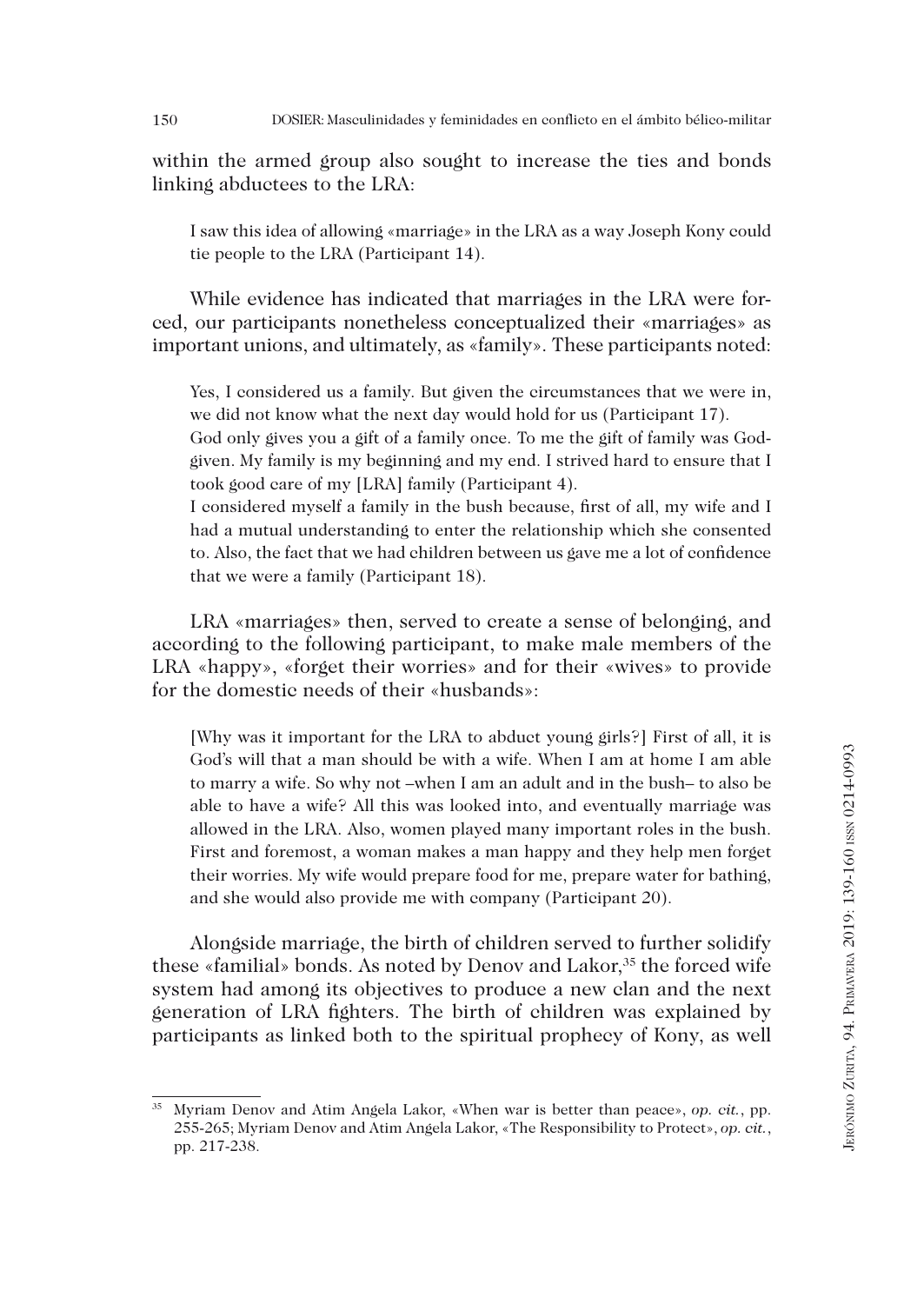151 COMPLEX PERPETRATORS | Myriam Denov, Anaïs C. Van Vliet, Atim Angela, Arach Janet

as a way to keep boost the morale within the LRA through the birth of children:

It was prophesized by «Lakwena» [Kony] that there would come a time when the LRA would have children. So, there was no way that the prophecy made by Lakwena [Kony] would have to come to pass without women to give birth to those children (Participant 12).

I think Kony was trying to increase morale and to make people happy. He knew that people loved children and so by making such comments about giving birth to children, it would make them feel good (Participant 4).

Having children in the bush is inappropriate. But according to the order from above: «We will overthrow the government with all our children and return home with all of them» was the statement from Joseph Kony. It was also feared that when children were freed, they would be poisoned. So, it was a decision made by Kony that everyone should keep their children. It was never easy to stay with children in the bush because some of them would sustain injuries and experience […] harsh conditions (Participant 3).

Importantly, participants asserted that within the LRA, any child born in captivity belonged to the LRA first and foremost, rather than to their mothers or fathers:

Joseph Kony used to say that our children belonged to the LRA and that they are not our children (Participant 18).

#### *«We Were Both Trapped»: Marriage as Limited Choice*

Given that participants and their «wives» were abducted and compelled to obey the norms and rules of the LRA, participants often viewed their marriage as a union that they could not refuse. In a situation where they felt they had limited or no choice, participants spoke of «being trapped», having «no option» but to «take on» a wife. Under such circumstances, participants sought to «make the best» of a difficult situation. Within the powerful structural constraints and culture of violence that embodied the LRA, participants spoke of the ways in which, over time, their marriage became a relationship that offered them protection, support, and comfort:

The relationship had not been a good one at the initial stage but since we were both trapped up in the same environment and had the same experience, something positive or fairly positive had to come out of it. We later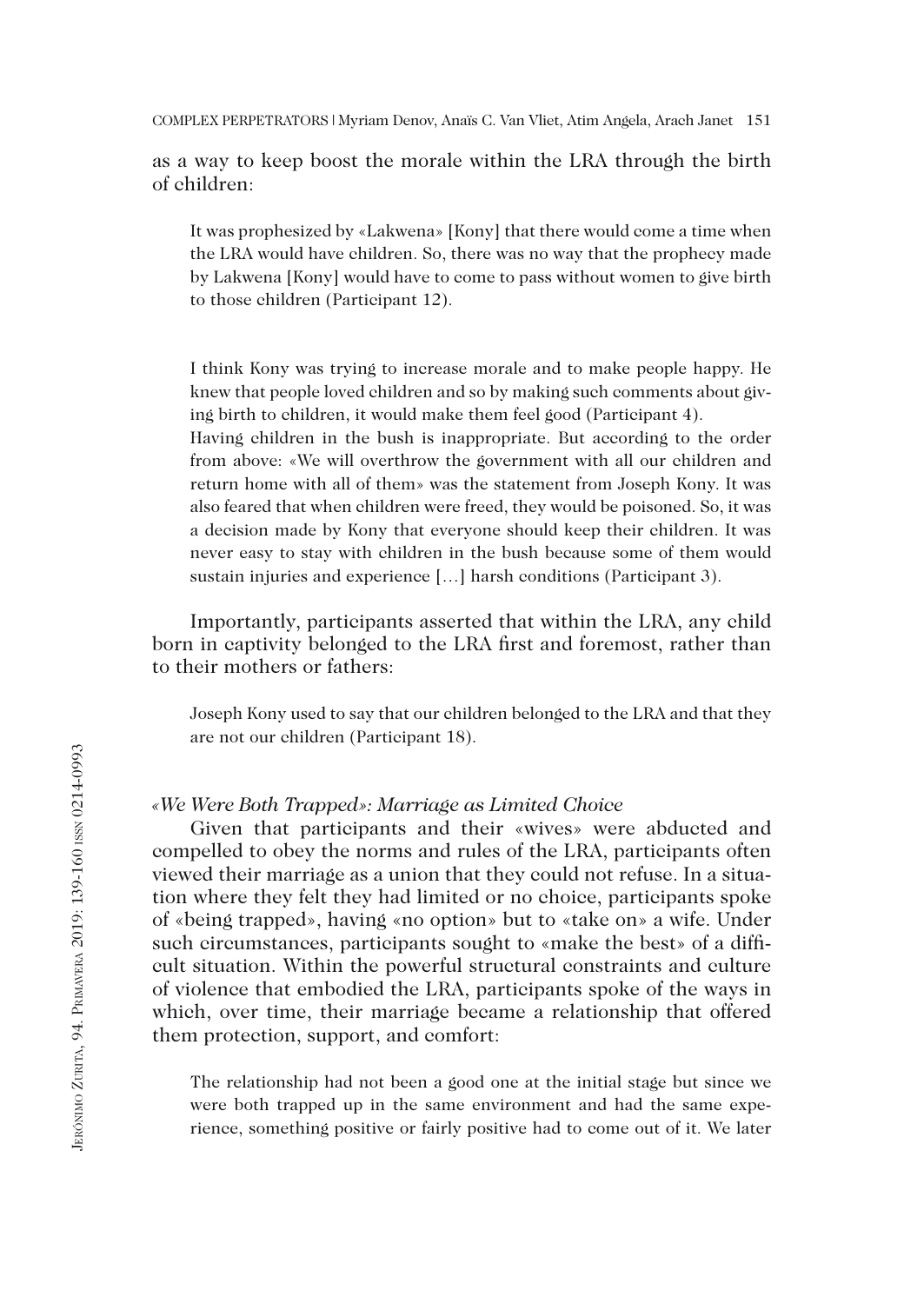152 DOSIER: Masculinidades y feminidades en conflicto en el ámbito bélico-militar

became like a brother and sister to support, protect, and comfort each other (Participant 7).

I told you earlier that when girls were abducted and taken to the LRA camps, they were gathered in one place. For example, a girl is brought forward and was told: «From now on, this is your husband; have you heard?». «I have heard», the girl would reply. So, it was the same thing that happened to me. I was given my wife in a similar manner. We would then begin staying together knowing what to expect of each other (Participant 7).

It was wrong. Had it not been for strict [LRA] rules to follow, I feel all men should have refused [wives]. For me, I couldn't refuse for the second time because I was already weak with gunshot wounds, and they insisted she cook for me. She was at the boss' place because her husband was shot dead, but they properly convinced me the same way the devil deceives. I had no option. I accepted to have her. […] I engaged her into an agreement so that I would not force her [for sex] against her will. I had very little interest in her but I refused to give any room for my boss to have suspicion of me doing anything against them. The woman then told me she had no problem with the idea. We were both abducted and the only thing we should keep in our minds, is living… Then I saw sense in her and we started staying together and God blessed us with a girl (Participant 19).

# **Marriage and Rape: Participants' Perspectives on Sexual Violence Within the LRA**

Within our study, many male participants emphasized the absence of sexual violence within the LRA, denied their direct involvement in committing sexual violence, or avoided the question altogether. Below, we highlight participants' perspectives on sexual violence within the armed group.

Participants described at length the rules prohibiting rape within the LRA, as a way of emphasizing its condemnation. In the passage below, a strict distinction was being drawn between rape and forced marriage, implying that ritualistic practices which sanctioned these marriages, legitimized them, and thus represented something altogether different from sexual violence:

**[**Did you ever see other members of the LRA forcing women to have sex?] When I was abducted by the LRA, one thing I witnessed was that Joseph Kony did not allow his commanders to have sex with abducted girls before they were brought before him. Joseph Kony would first of all ensure that those abducted girls were smeared with shea nut oil and a white powder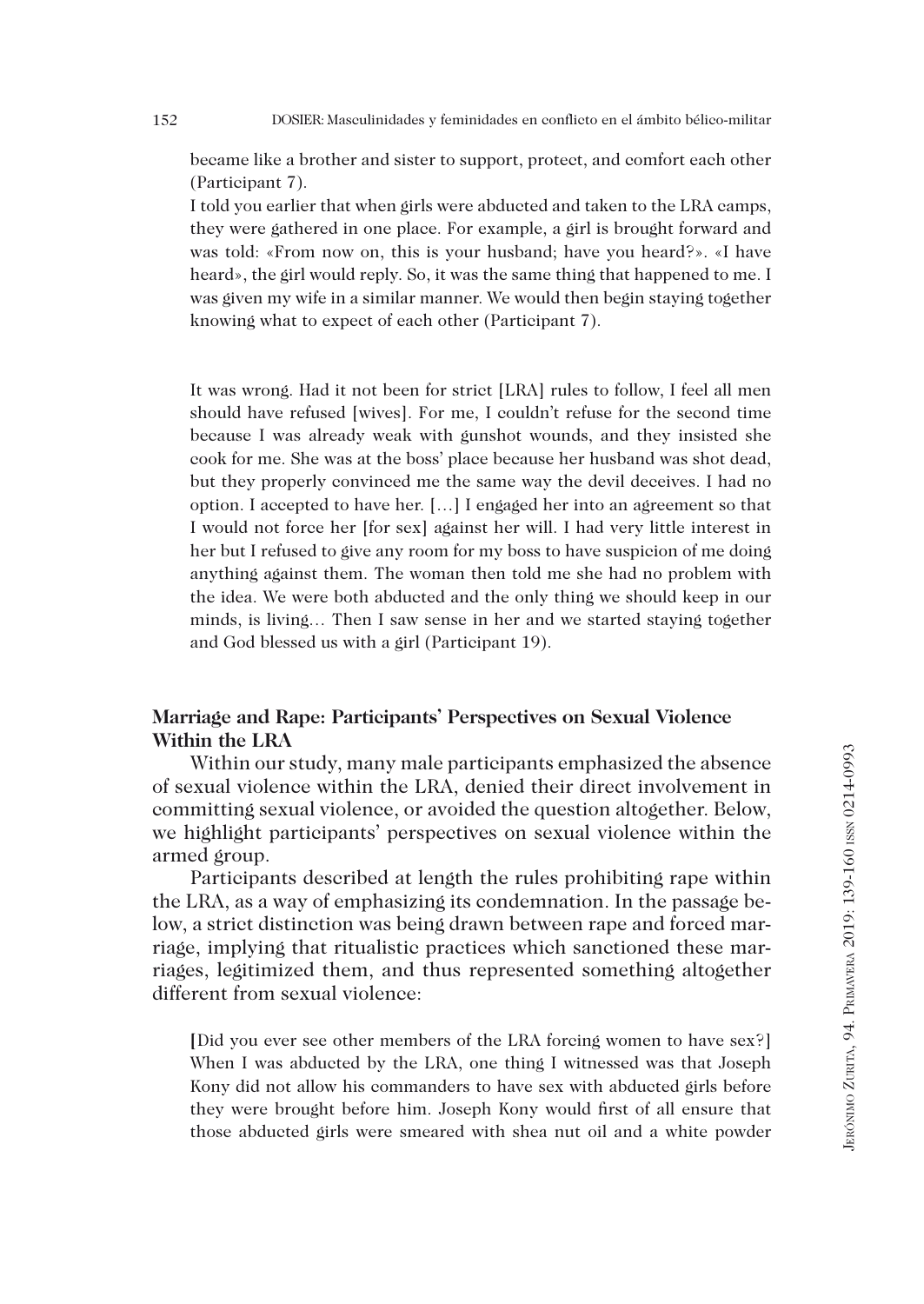called camoplast as a way of blessing them. But those who would rape girls/ women were those who would have broken the rules. Such people caught raping would be punished harshly. Otherwise Kony wanted all abducted girls blessed through smearing them with sheer nut oil and camoplast before they are given to the men (Participant 13).

Others denied the occurrence of sexual violence in the LRA altogether:

[Within the LRA] I did not see any members of the LRA forcing women to have sex, nor did I witness any members of the LRA forcing women to have sex (Participant 17).

On the other hand, some participants indirectly acknowledged the occurrence of sexual violence within the LRA. However, all of participants asserted that *they* had not sexually assaulted their wives or other women and girls in the LRA. Moreover, all but one participant emphasized that the wife or wives «assigned» to them had been «of age» to marry:

Forced sex usually came about when a girl was given to a household of a commander to help out and later/after some time, she was retained in that house hold to serve as a wife. This did not happen in my case (Participant 11). I heard of some men in the LRA forcing women into having sex with them. Personally, I did not force my wife to have sex. I remember when she was given to me; I spent up to three days without coming into contact with her sexually. I spent three days finding out how she was leading her life. I also asked her whether she feared me, and whether she did not want to become my wife. I asked her: «Do you want to be my wife?» She answered: «Yes». Then told her that from today onwards, you are now my wife (Participant 8). [Did you ever force your wife to have sex with you?] I believe that when you are staying together as husband and wife in a house, there is nothing like forced sex; the desire to have sex may not come to the woman and man at the same time. You may find a situation where it is the man who feels like having sex and so if I make a sexual advance and you do not mention to me that you are not in the mood of having sex, and you go ahead and submit to me, would that be referred to as rape? (Participant 18)

# **Fatherhood within the LRA**

The notion of fatherhood within the LRA has garnered little attention. Our interviews thus sought to explore how participants viewed fatherhood and their children born in LRA captivity. According to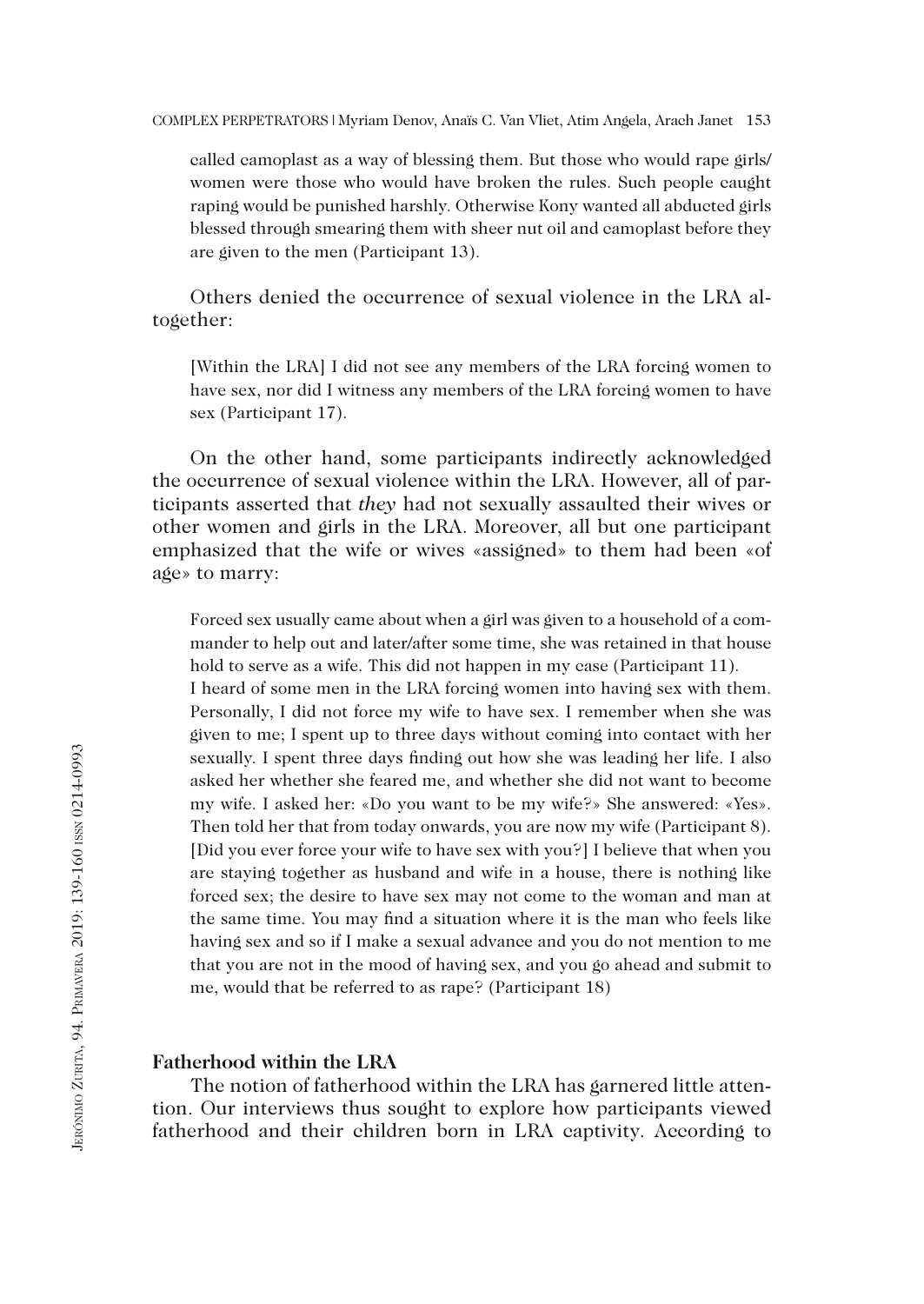participants, children represented innocence and hope for the future. In addition, children born in captivity provided them with a sense of belonging, further underscoring the effectiveness of forced marriage in bonding abductees to the LRA. Fathers also viewed their progeny as «gifts from God», implying the sacredness of their children, and, by extension, their role as fathers:

Children are naturally important to everyone. A child does not have a mentality of a rebel. It is the child's father who is the rebel. A child being a citizen of Uganda is also an important thing. They are the hope of the future (Participant 8).

I was happy and thankful to God for my child. Just like a rat survives where there are cats, just like other animals live and survive among their prey, and so I asked God to protect my child and also to give us wisdom to survive in the bush. God has actually protected us, and we are still alive to-date (Participant 4).

# *Fatherhood in the Bush: Struggling to Provide and Protect*

Despite the sense of hope and purpose that children provided, fatherhood in the bush was reported as particularly difficult, due in part to resource scarcity. As such, ensuring the welfare of their children was reported as a significant challenge for participants. These men described their struggles to acquire essential goods, through any means necessary (often looting) to provide for their family. Fathers reported caring for their children the best way they knew how to, despite extremely challenging circumstances. On the other hand, this care and concern was also reported by participants as a source of heartache, especially when children died in the bush. Most reported that their profound attachment to their children, combined with an awareness that raising a child in captivity was close to impossible, often led them to «free» their progeny over time, allowing them to escape the LRA with their mothers:

I looked at the hard conditions the children were living in and when the time came, I began freeing my wife and children to return home. Like I mentioned earlier, life was a bit easier when we were in Sudan. But when we returned to Uganda, two of my wives were already with children. So, I began freeing my wives who had children to go home. **[**Did you free them because you were worried about the children?]. Yes! It became hard also to carry children who were not yet able to walk (Participant 10).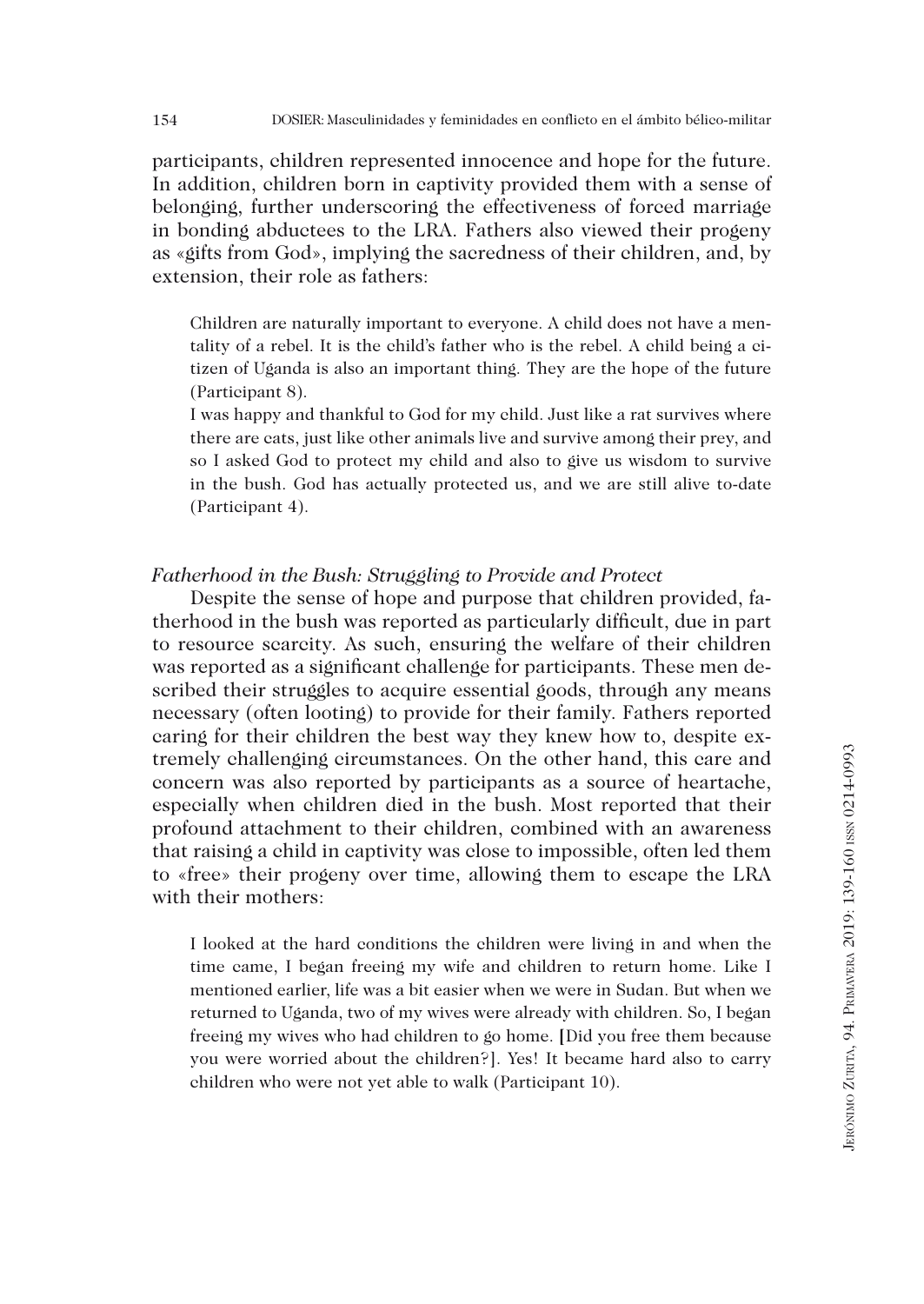Participants also described their efforts to protect and provide for their children:

We used to stay together; we would ensure that they had something to eat. For those children that were unable to walk, we would carry them, we would find for them what to wear. There is not much difference from how we care for their welfare here at home. Also, if there was fighting, we would evacuate them from danger to safety (Participant 5).

I would ensure that where he would be laid to sleep was arranged well such that he would not catch any cold. I would also protect them, especially when crossing a river to the other side; I would ensure that they crossed ahead of me. I always made sure I was within their sight (Participant 3).

Participants reported feeling devastated when they lost their children, many of whom died in the bush. They described the depth of their sorrow as linked to the particularly strong father-child bond forged through adversity in an active war zone:

In total, I lost six kids; one boy and five girls born in captivity. They were so dear to me. I still have the memories of how I soothed them. No, it was too much! I named all my children by the names of my family members I was forced to leave back home. I saw my children as the continuation of the family that I was forced to leave. At the moment, I have more than two innocent souls. A father is a father no matter what circumstances but one that no child ever called his/her father anything else other than a father in the LRA. Children in captivity got closer to their fathers. In harsh situations, fathers took full responsibilities to protect, feed, treat and comfort children. They then grew up with the knowledge that a father means everything (Participant 7).

#### *Ongoing Care and Concern for Children*

Expressions of fatherly concerns were not reserved to participants' time in the bush. Even though most had lost contact with their children after exiting the LRA, participants continued to worry about the welfare of their children:

I do not have contact with all of my children who were born in captivity. There are those […] let me call them maternal parents, who are blocking us, fathers of children who were born in captivity, from having contact with our children. I do not have access to two of my children much as my wish is to have contact with them. I need to have a relationship with my children for them to know me as their father. I just hear rumors that one of them is in se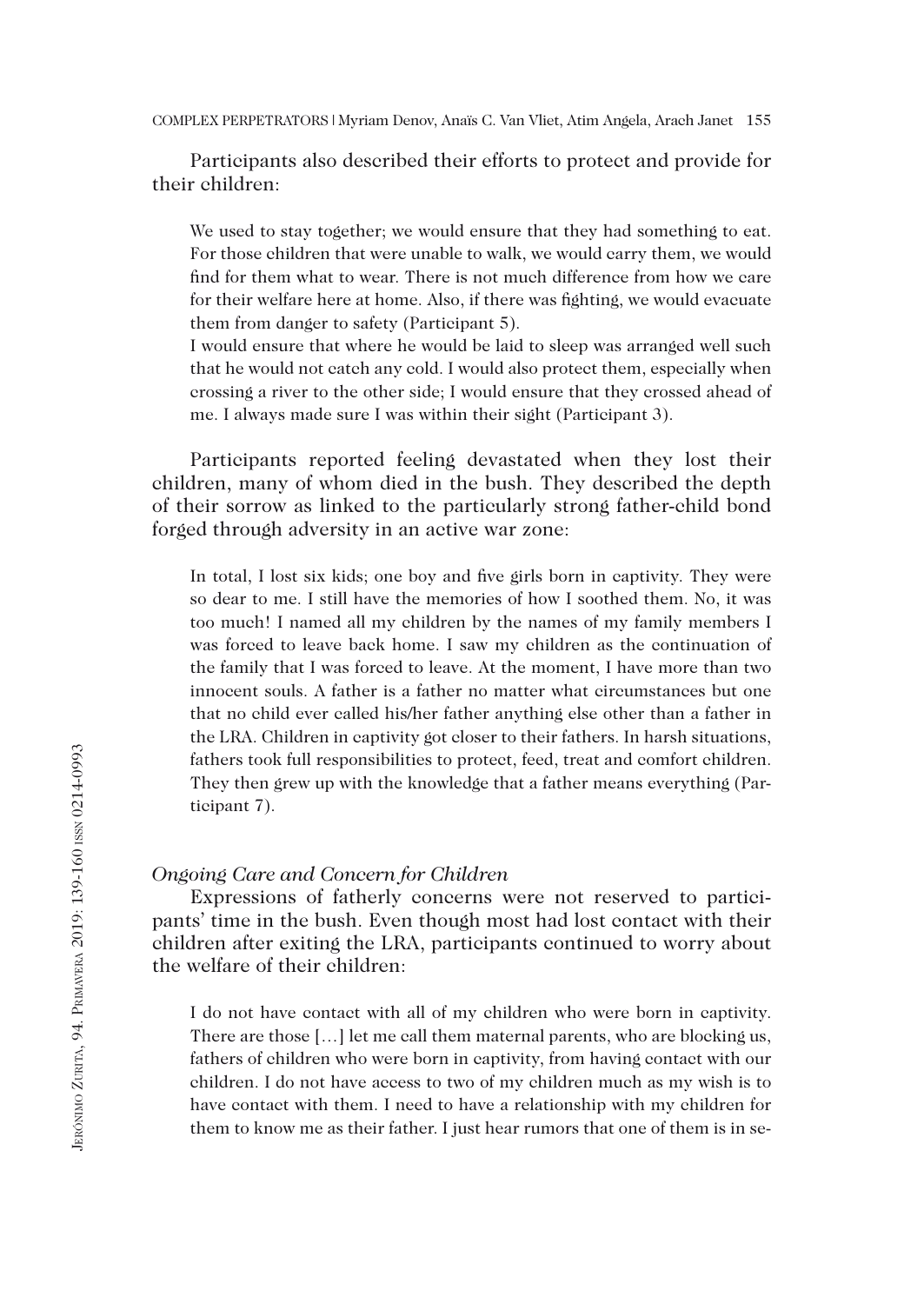nior four (S.4) while the other one is in senior three (S.3). [Do you think that your children think about you?] Yes, they think about me so much. There was a time when those two children of mine forced their maternal family to allow them to come and see their sister at my home. That was the last time I saw them (Participant 1).

[Did you follow your bush wife to her new home after the war?] No, I did not. My bush wife was called by her brother and she came along with her new husband. We then sat down in a meeting. This is what I had to tell them: «I have come specifically to have my children back, so that I can go back with them and I see how I can put them in school». They told me that they do not object to my request, because indeed those children are mine. But they read out a list of what I should fulfill in order to have my children back. When I returned home, I found it hard to raise that money and that is why I have not yet returned to them (Participant 16).

**[**Do you have a future plan for your children? Would you want your children to receive inheritance from you?] That is why I am struggling to carry out farming; it is because I want their future to be bright through education (Participant 18).

My desire for my child is to see to it that he studies so that he can have a better future. I think it will also be an opportunity for him to tell some history about us when we are out of this world. My child is so important to me (Participant 2).

## **Discussion. Beyond a Single Story: Men in the LRA**

As discussed in the introduction, there is a dearth of literature on ex-LRA men's experiences with forced marriage and sexual violence. Existing literature has, for the most part, focused on the experiences of women as forced wives.36 Other literature addresses young boys and men recently abducted into the LRA as victims, and as child soldiers.<sup>37</sup> Yet our interviews reveal that men who had become adults and husbands in the LRA held multiple identities. In the present study, partici-

<sup>36</sup> Khristopher Carlson and Dyan Mazurana, *Forced Marriage*, *op. cit.;* Moses Chrispus Okello and Lucy Hovil, «Confronting the reality of gender-based violence in Northern Uganda», *The International Journal of Transitional Justice*, 1/3 (2007), pp. 433-443; Eugene Kinyanda et al., «War related sexual violence and its medical and psychological consequences as seen in Kitgum, Northern Uganda: A cross-sectional study», *BMC International Health and Human Rights,* 10/1 (2010).

<sup>37</sup> Sofie Vindevogel et al., «Forced conscription of children during armed conflict», *op. cit.*, pp. 551-562; Angela Veale and Aki Stavrou, «Former Lord's Resistance Army child soldier abductees: Explorations of identity in reintegration and reconciliation», *Peace and Conflict: Journal of Peace Psychology*, 13/3 (2007), pp. 273-292; Grace Akello, Annemiek Richters, and Ria Reis, «Reintegration of former child soldiers in northern Uganda: coming to terms with children's agency and accountability», *Intervention*, 4/3 (2006), pp. 229-243.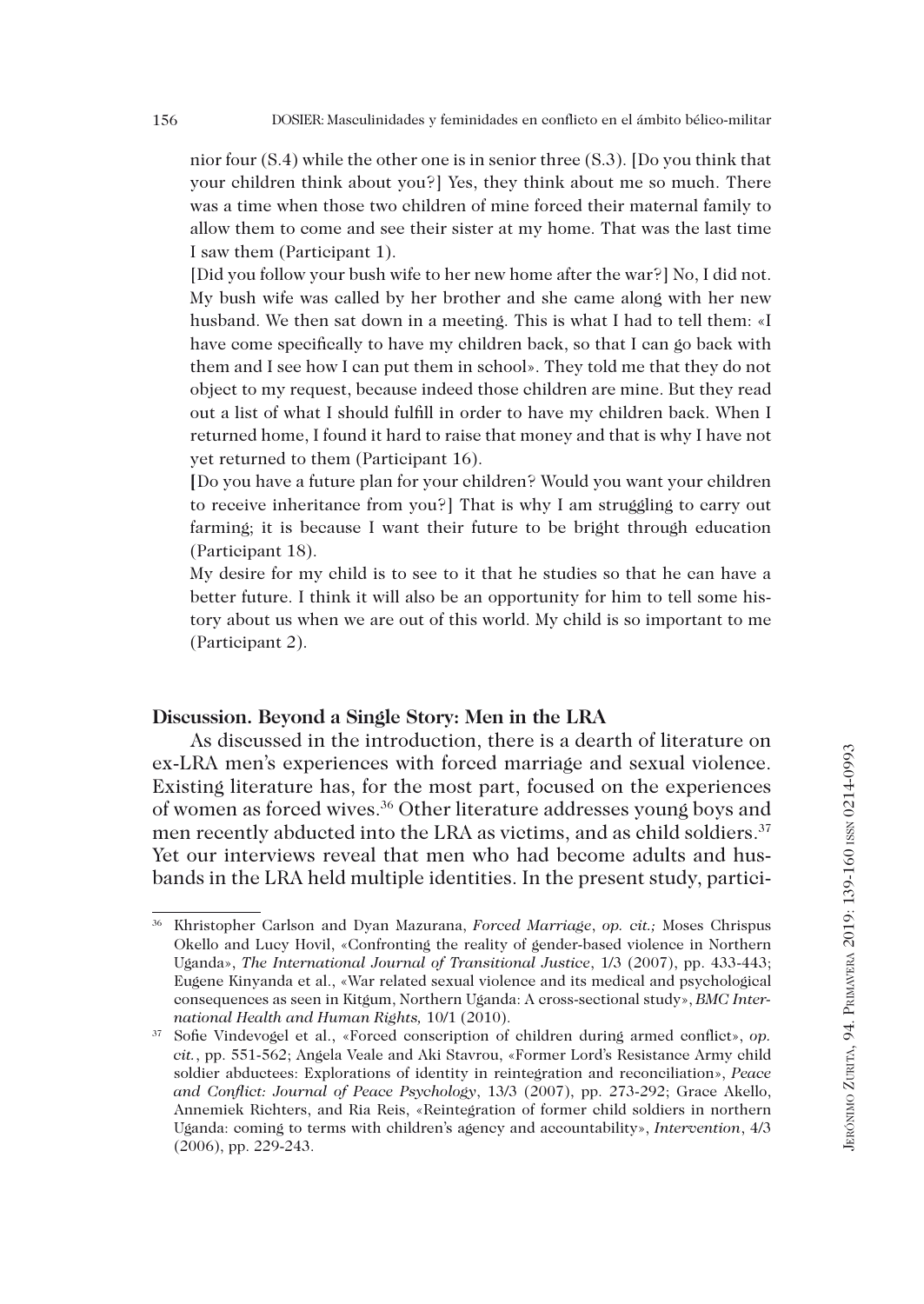pants rose through the ranks within the rebel group, many becoming commanders. At the same time, some of these LRA members reported that they had been themselves forced to marry and were conflicted about the LRA's practice of coerced unions. Perhaps understating their role in engaging in sexual violence and forced marriage, participants nonetheless remain multifaceted individuals. They had been abducted and indoctrinated into Kony's army, but they had also often taken on more active roles over time (such as enforcing the kidnapping of other youths, and enacting forced marriage). In addition, many participants identified as part of a «family» in the bush, expressing concern for their children, who they reportedly strove to protect and provide for. Baines<sup>38</sup> has described mothers and forced wives in the LRA as «complex victims», forced to marry and bare children but also as taking part in acts of cruelty, often as a means of self-preservation. In a similar vein, male LRA abductees, fathers and husbands in the LRA, might be viewed as «complex» or «tragic» perpetrators<sup>39</sup> transcending a «single story» of adult men in the LRA.

In *The Danger of a Single Story* Nigerian author Chimamanda Ngozi Adichie spoke of the importance of telling complex or multiple stories, illustrating how, when a «single story» of «Africans» (or any group of individuals) is provided, this single story becomes «the only story», thus narrowing our understanding of, and relationship to, members of this group, or even ourselves. She explains:

I've always felt that it is impossible to engage properly with a place or a person without engaging with all of the stories of that place and that person. The consequence of the single story is this: it robs people of dignity. It makes our recognition of our equal humanity difficult. It emphasizes how we are different rather than how we are similar.<sup>40</sup>

Echoing this reflection, Martins<sup>41</sup> detailed the danger of single stories in relation to child soldiers. She describes how the iconography of child soldiers –mainly through cinema and literature– depicts child soldiers as «innocent victims exposed to brutality». This depiction impacts not only global perceptions of these young people, but also contributes to removing their agency. A monolithic public discourse may

<sup>38</sup> Erin Baines, *Buried in the heart, op. cit.*

<sup>39</sup> Mark Drumbl, «Victims Who Victimize», *op. cit.*; Mark Drumbl, «Tragic Perpetrators and Imperfect Victims», *Asser Today*, (2017), <http://www.asser.nl/about-the-institute/assertoday/tragic-perpetrators-and-imperfect-victims> [last time accessed 12/11/2018].

<sup>40</sup> N. Adichie Chimamanda, «The Danger of a Single Story» *TedGlobal,* 13:41-14:04 (July 2009) <https://www.youtube.com/watch?v=D9Ihs241zeg> [last time accessed 14/12/2018].

<sup>41</sup> Catarina Martins, «The dangers of the single story: Child-soldiers in literary fiction and film», *Childhood*, 18/4 (2011), pp. 434-446.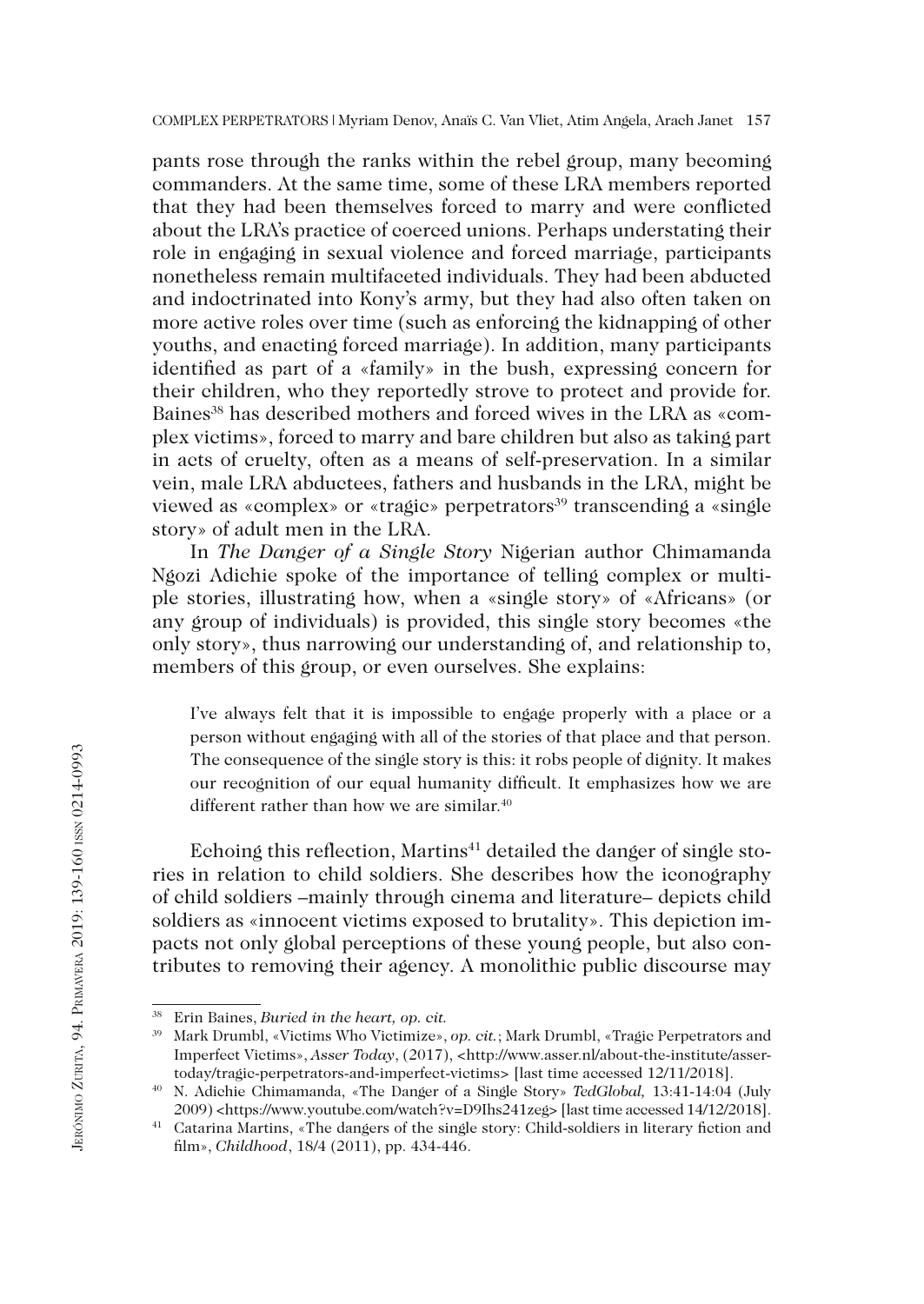silence the complexity of their experiences as victims, perpetrators, and witnesses of violence, simultaneously.42 There is a large body of literature addressing child soldiers $43$  as well as the specific experiences of children who were abducted into the LRA.44 However, less has been written about what happens when these young people grow up within an armed group, as was the case for our research participants.

Given the documented atrocities committed by men in the LRA,<sup>45</sup> as well as the first-hand narratives of women and girls who were brutally victimized –physically, emotionally, and sexually– during their time in the LRA, $46$  there may be a natural impulse to present a single story of men within the LRA solely as perpetrators of violence. And while men were undoubtedly perpetrators of violence, our interviews reveal a more complex picture. This includes descriptions by participants of their multiple roles as self-identified fathers, caregivers, and in some cases, victims of violence, and forced marriage.

Being a «good father» in the bush appeared to be a key aspect of participants' narratives. While some participants reported feeling conflicted about their bush «marriage», their love for their child(ren) born in captivity was reportedly unwavering. The importance they placed on their role as fathers underscores the effectiveness of forced marriage in increasing bonds, and creating «families» in LRA captivity. At times, the commitment of fathers to their children contributed to their decision to remain in the LRA despite their desire to escape. Caring for their children also appeared to provide these participants with a purpose, beyond the hopelessness that surrounded their time in the bush. They continued to worry about their children born in captivity, even after exiting the LRA, even though all participants had lost contact with their children after leaving the bush. Participants emphasized that this loss

<sup>&</sup>lt;sup>42</sup> Myriam Denov, *Child Soldiers: Sierra Leone's Revolutionary United Front*, Oxford, Oxford University Press, 2010; Myriam Denov, «Child Soldiers and Iconography: Portrayals and (Mis) Representations», *Children and Society*, 26/4 (2011), pp. 280-292; Catarina Martins, «The dangers of the single story», *op. cit.*, pp. 434-446.

<sup>43</sup> Myriam Denov, *Child Soldiers: Sierra Leone's Revolutionary United Front*, *op. cit.*; Alcinda Honwana, *Child soldiers in Africa*, Philadelphia, University of Pennsylvania Press, 2011; Michael G. Wessells, *Child soldiers: From violence to protection*, Cambridge, Harvard University Press, 2006.

<sup>44</sup> Sofie Vindevogel et al., «Forced conscription of children during armed conflict», *op. cit.*, pp. 551-562; Angela Veale and Aki Stavrou, «Former Lord's Resistance Army child soldier abductees», *op. cit.*, pp. 273-292; Grace Akello, Annemiek Richters, and Ria Reis, «Reintegration of former child soldiers in northern Uganda», *op. cit.*, pp. 229-243.

<sup>45</sup> Sverker Finnström, *Living with bad surroundings, op. cit.*; Anthony Vinci, «The strategic use of fear by the Lord's Resistance Army», *Small Wars & Insurgencies*, 16/3 (2005), pp. 360-381.

<sup>46</sup> Myriam Denov, «Children born of wartime rape», *op. cit.*, and Myriam Denov et al., «Mothering in the Aftermath of Forced Marriage», *op. cit.*, pp. 158-176.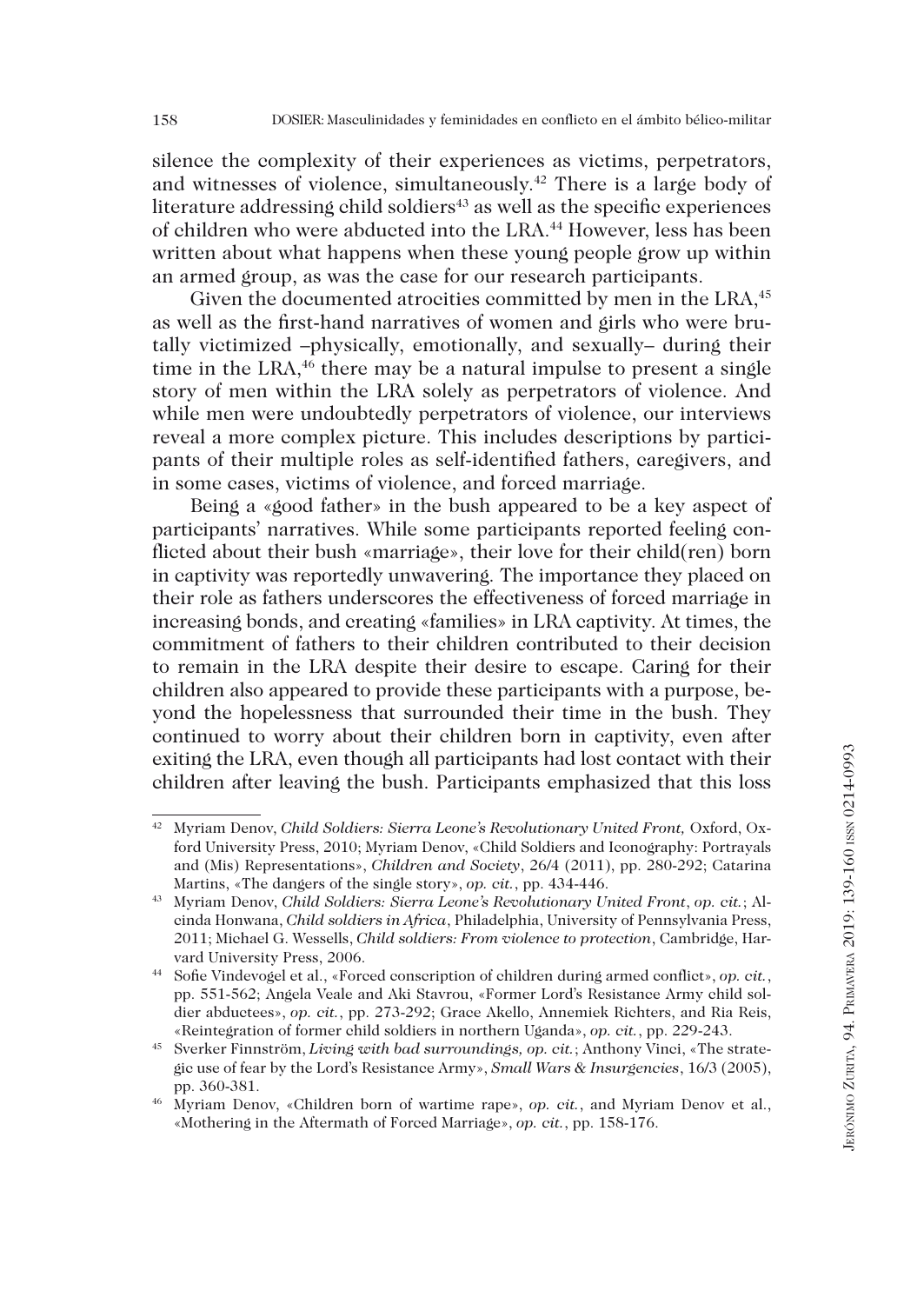of contact in no way altered their ongoing care and concern as fathers. However, both by participants' reports, and the nuances offered by our local partner organization, it appears that participants had not generally engaged in efforts to find their children or re-establish a relationship with them. It is thus entirely possible that participants had presented themselves in an overly positive light, as concerned parents.

Within the unique context of forced marriage, our male participants reported holding complex roles and perspectives. Their stories and narratives demonstrate how they played an active role in propagating and enacting forced marriage, *and* in some cases, felt trapped by the coercion surrounding this practice. They reported having been forced to marry, *and* had learned to «make the best of it»; while at times rationalizing, minimizing, or erasing the violent and horrific realities of sexual violence and forced wives within the process. Indeed, in addition to their direct participation in armed conflict, interviewees held multiple identities: they were simultaneously perpetrators of violence, captives, commanders, husbands, and fathers.

## **Conclusion**

We have discussed herein the dangers of a single story as it relates to men who exited the LRA after fathering children through forced marriage. Participants spoke of their complex views and experiences relating to their time in the bush. They described the justifications given by the LRA for introducing forced marriage, which included the prevention of civilian rape and the spread of HIV within the armed group. Participants also described how effective forced marriage was at preventing abductees from escaping. Furthermore, the men interviewed felt conflicted about their own bush marriage. Despite having had limited choice regarding these unions, participants described how they had learned to «make the best» of their relationship with their «bush wife». They described how a spouse could offer protection, support and comfort, within an environment of sustained violence. Nevertheless, participants at times acknowledged that forced marriage was coercive, highlighting the sexual violence implied within this practice. Yet, for the most part, it appeared as though they underplayed the severity of the sexual violence that had occurred (by denying their involvement, or obfuscating the age of the girls selected, for instance). On the other hand, participants seemed less conflicted about their relationship to their children. Fathers reported loving their children unconditionally, and strove to ensure their wellbeing during and after the bush.

In this paper, we have drawn from the experiences of ex-LRA men to provide a more nuanced picture of forced marriage in the LRA. The self-reports of men who had risen in ranks within the LRA after be